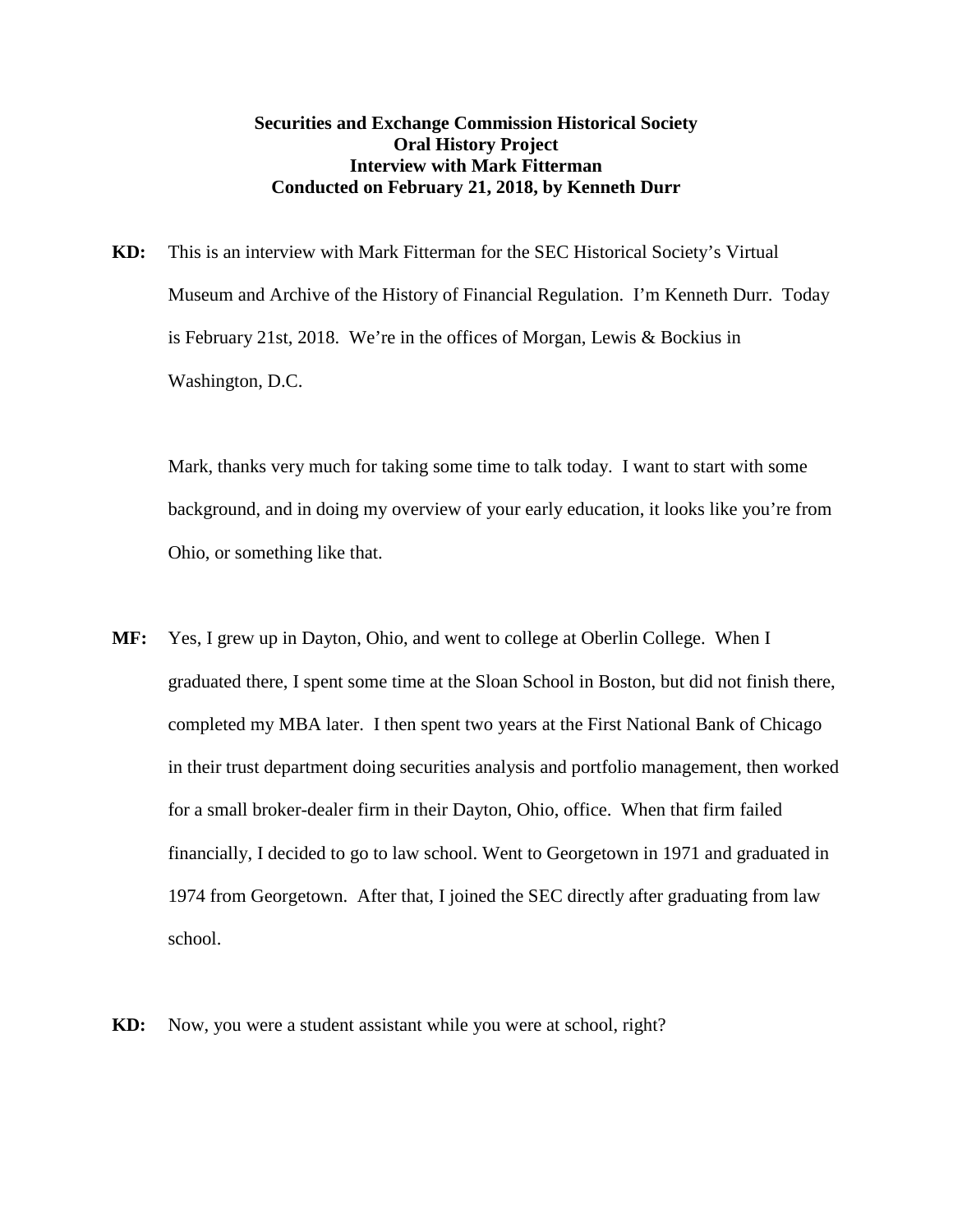- **MF:** I did a couple of things while I was in school. First, I was a member of one of the law journals at Georgetown. It was their international law journal which I think was called *Law and Policy in International Business*. During that period of time, we helped write an article for Manny Cohen, the former chairman of the SEC. Then in my last year in law school I was a research assistant to Professor Jeffrey Bauman who has taught securities law and corporate law and was a former SEC staff member. We had a number of interesting projects at that time, and he helped get me involved with the SEC, going to work for the SEC permanently after law school.
- **KD:** Okay. So the assistant program then was really sort of working at Georgetown rather than over at SEC?
- **MF:** Working at Georgetown although I did spend two summers at the SEC as, in effect, a law clerk. The SEC at that point in time, and I think is still the case, wouldn't take you as a summer law clerk unless you had two years of law school. But because I also had an MBA, they took me after my first year as a financial analyst in what was then called the Division of Corporate Regulation, now the Division of Investment Management, and I was involved in reviewing mutual fund registration statements and proxies and things like that.

During my first summer at the SEC, they reorganized the division and created the Division of Enforcement, sent the mutual fund processing branches to Corp Fin. So I spent the rest of that summer and the next summer in Corp Fin, which gave me the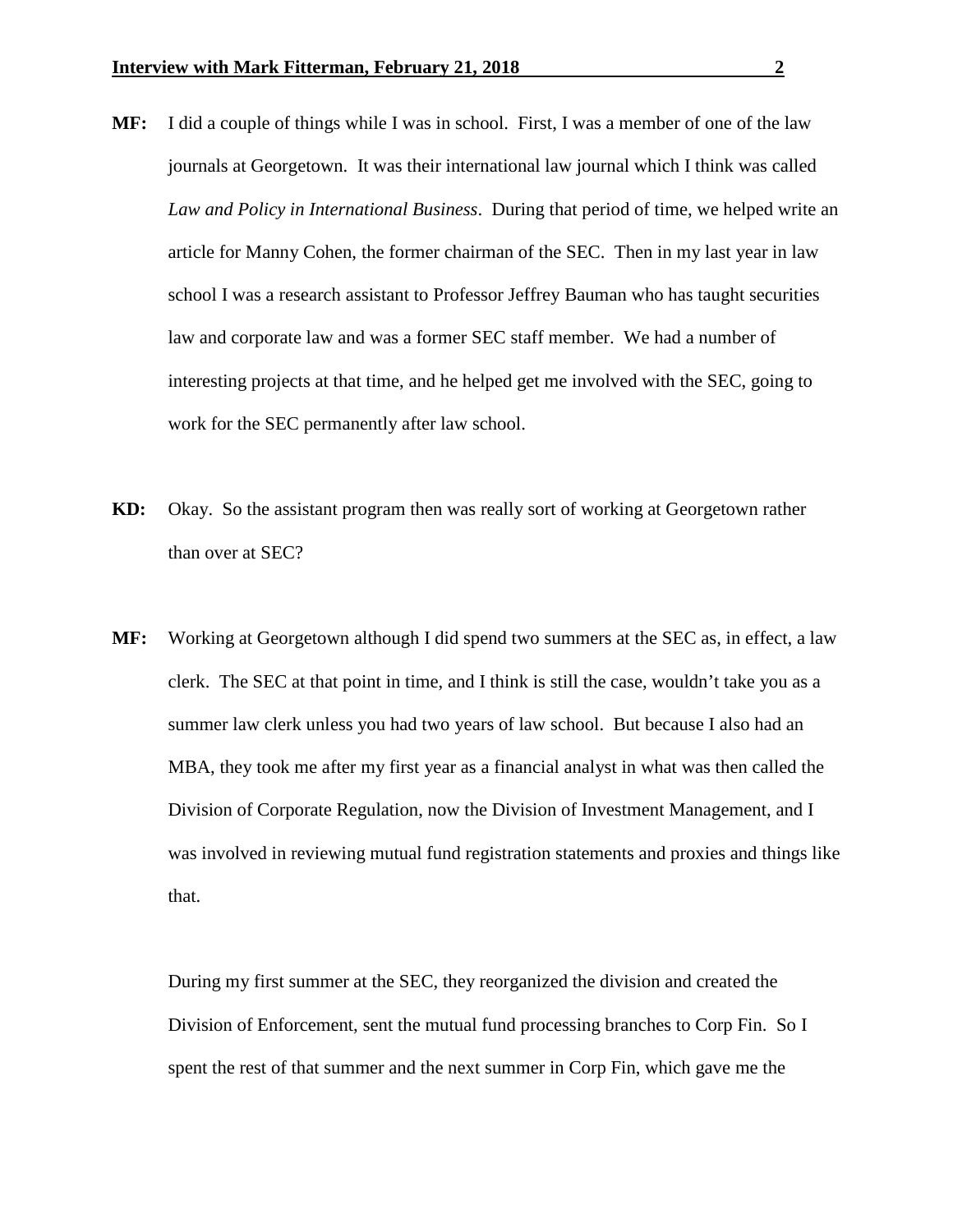opportunity to work on regular registration statements in addition to mutual fund registration statements. And then when I graduated, I was offered the opportunity to go to several places within the Commission, but I picked market regulation because I felt there was a lot of activity going on there.

- **KD:** The backdrop to all of this would have been the congressional hearings, the talk about unfixing commission rates. Were you aware of all that?
- **MF:** Oh, yes. The first thing that happened when I joined the staff, which was in, I believe, August of 1974, was the 1975 Act Amendments which was a significant statutory change, and it did a number of things. It directed the SEC to take steps to establish a national market system. The SEC had put out some stuff before, but this was the first statutory authorization to do that. It also had a number of changes in the statute, itself, one of which changed the way stock exchanges and the NASD adopted rules. Prior to that time, there was no provision for the SEC to review and approve rule changes.

There was an informal process where they would send the rule change into the SEC and if the staff didn't object then it would become effective automatically, but 1975 Act Amendments changed that to create a requirement that rule changes be put out for public comment and approved by order, which was a significant change. And one of the first things we did after the '75 Act Amendments was adopted, was we were required under the statute to review all the rules of all the SROs, in effect, to bring them up to date in terms of them having been reviewed and approved by the Commission.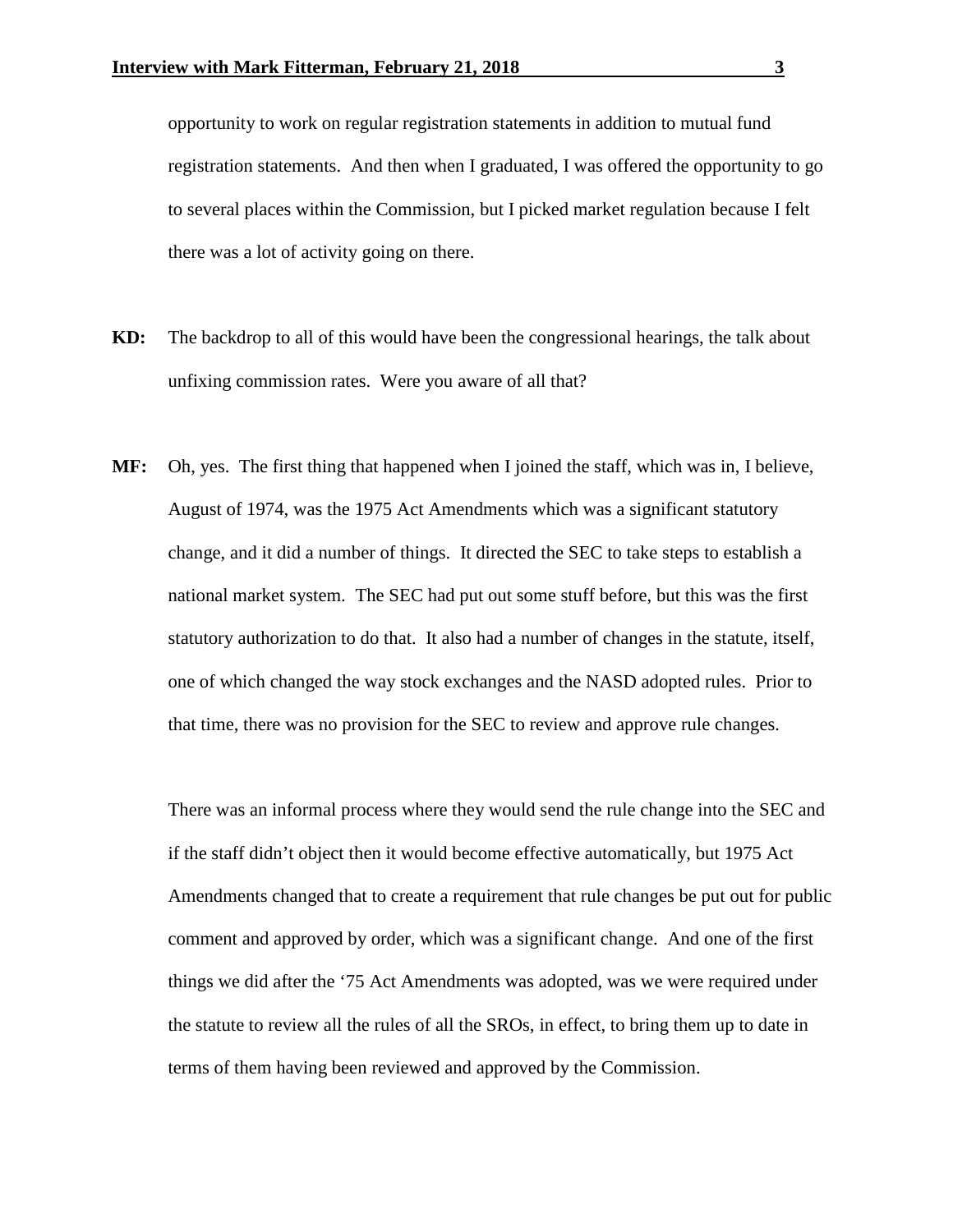- **KD:** So that would have been a pretty big job, to take stock of the SRO rules after the '75 Act Amendments.
- **MF:** It was. There was a team of people that was assigned to do that, and that was one of the interesting things we did. The other thing that we did was, the '75 Act Amendments created the Municipal Securities Rulemaking Board. All of the SEC rules had to be reviewed to add the MSRB, where applicable, and so a small group of people including myself and Kate McGuire, who just retired from the staff after more than forty years, was involved in that project as well. But most of what I did the first years at the SEC was work on what we would call the National Market System or market structure.
- **KD:** Right. And these are the things the '75 Acts Amendments started in place. The things like the consolidated tape, was that part of that?
- **MF:** Well, I think it needs a little bit of background first. Prior to the '75 Act Amendments, and prior to the SEC's National Market System program, the markets were mainly different. The New York Stock Exchange was the preeminent market, accounting for 85 to 90 percent of the activities. There were regional stock exchanges such as the Chicago Stock Exchange, the Boston Stock Exchange, the Philadelphia Stock Exchange, the Pacific Coast Stock Exchange which had two floors, one in San Francisco and one in Los Angeles, but they didn't have the same level of visibility that the New York Stock Exchange had. Their trades were not really reported. Their quotes were not really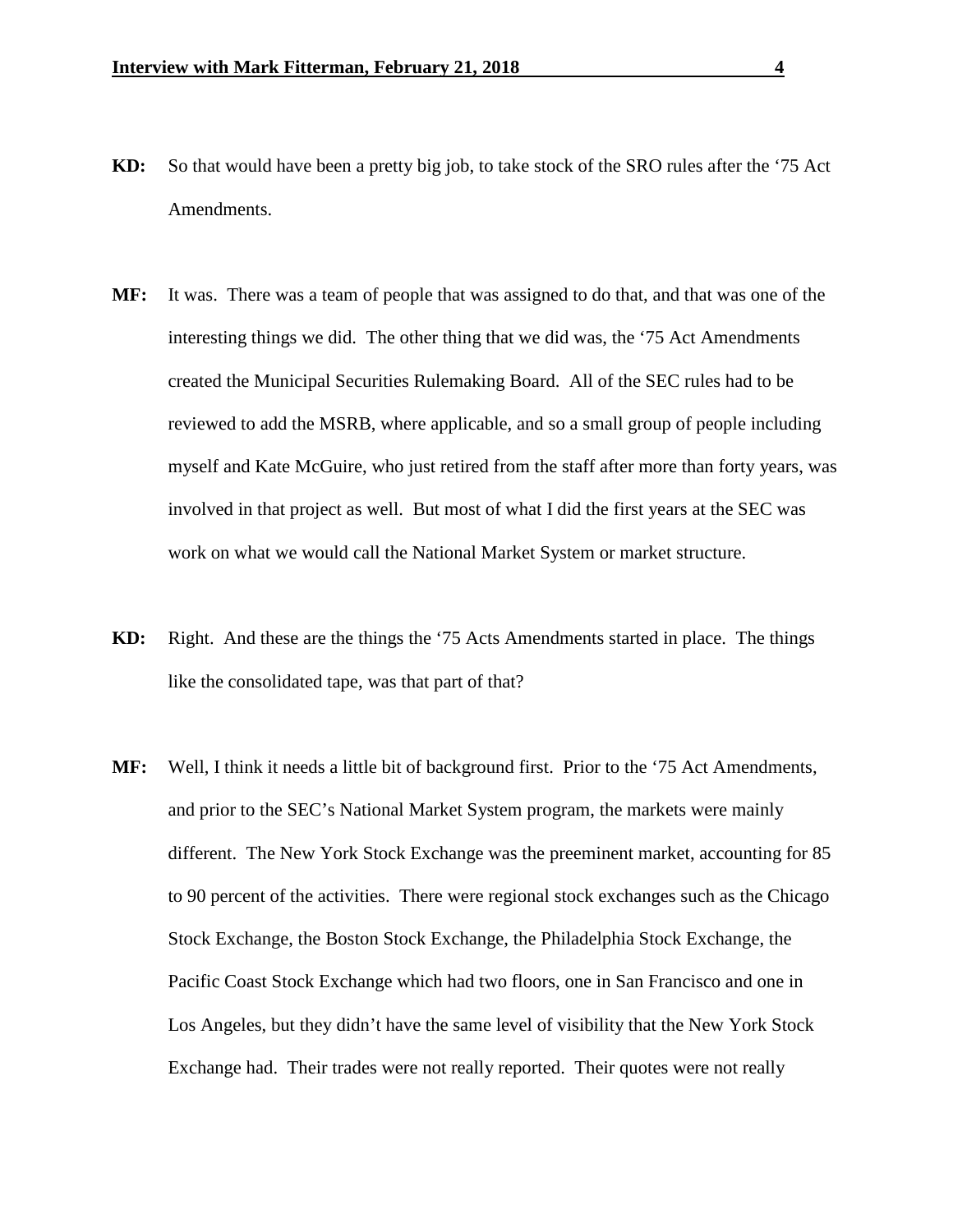available, and so they had a tough time competing with the New York Stock Exchange for business.

And one of the things that the SEC's rulemaking program attempted to do was to try to level the playing field. So a number of rules were adopted. There was the consolidated tape rule which is now part of regulation – most of these things are now part of Regulation NMS. The consolidated tape basically required all the markets to funnel their trades for reporting purposes into a central location which turned out to be the processing center of the New York Stock Exchange and then put out on a tape. Well, there are two main differences. One, it was consolidated so that you got to see all the trades from all the markets on a single data stream. The second was to create what we call a high speed line.

Prior to that, the tape was a slow ticker tape. You may have seen physical tickers with glass domes and things like that. That was with the technology that existed prior to that, and so it only worked at 900 characters per minute. So in busy time periods the tape would run behind, and you would have to wait for it. When the high speed line came into place, information was disseminated immediately.

The other thing we did was the quote rule which required markets to publish their quotes and to be firm, which was a major change, to require firm quotes. We also adopted what was called the vendor display rule, which is still in effect, which was a rule that was designed to increase the visibility of quotations from markets other than the New York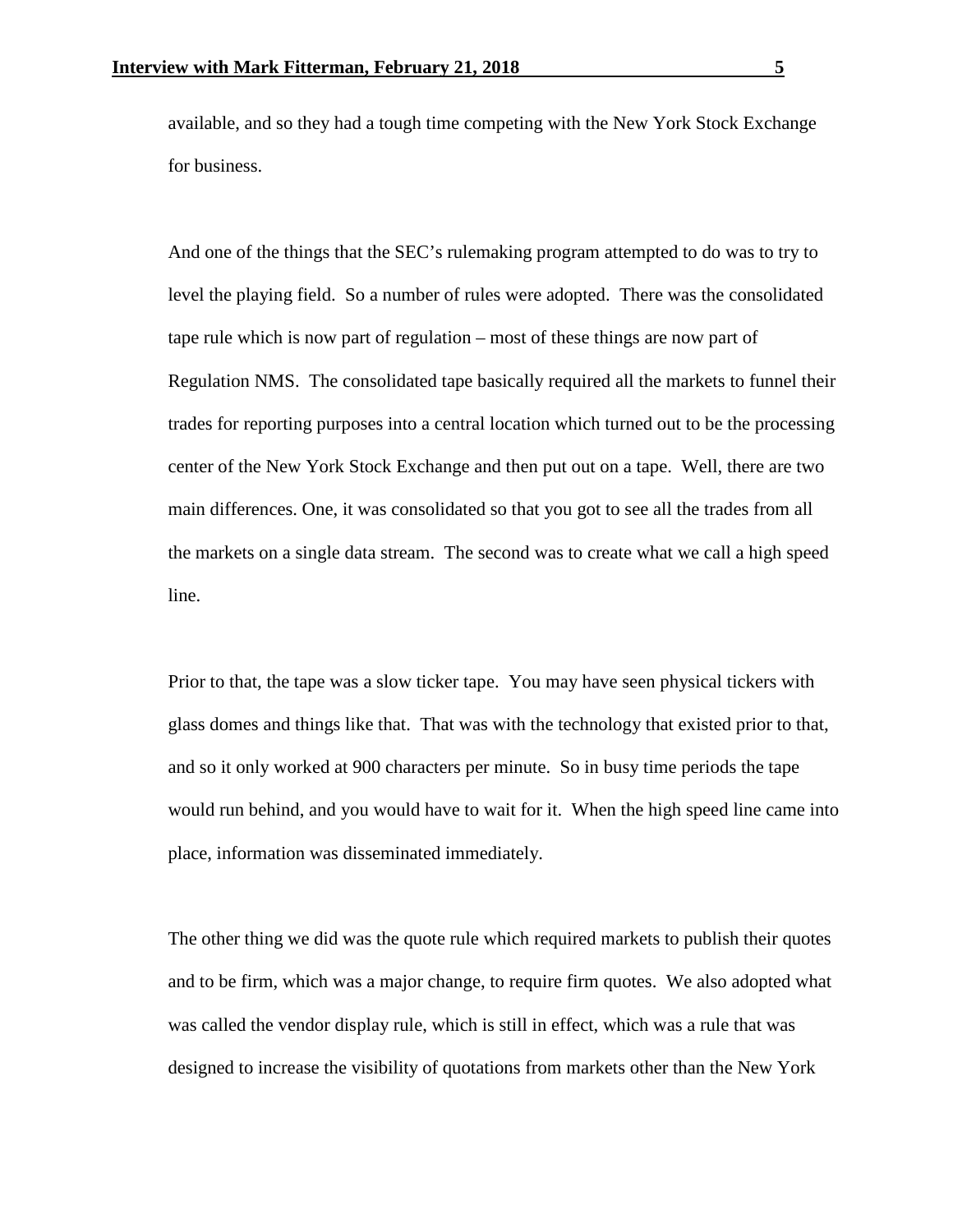Stock Exchange. One of the requirements was that the primary information that you got, your first inquiry, would be consolidated. So instead of going to your quote machine and punching in a symbol and getting the New York Stock Exchange quote, the vendor display rule required that you first got the consolidated quote, and then you could request the New York Stock Exchange quote.

- **KD:** Okay. And my understanding is the transaction reporting was a fairly straightforward thing to do. It wasn't that complicated. The quote rule on the other hand –
- **MF:** Well, it was not complicated, but there were issues. The primary issues, and these issues remain out there, were revenue issues with respect to the tape, because the exchanges asserted proprietary interest in the tape. Let's say you were a large retail brokerage firm and you had lots of offices and you had quote machines in each of these offices, each of those quote machines would generate revenue. The New York Stock Exchange had their tape. The American Stock Exchange at that time, it's now part of the New Stock Exchange network, but they had their own tape, and then there was NASDAQ. So each one asserted proprietary interest and collected revenue. That still is the case. There still is Tape A for the New York Stock Exchange, Tape B for AMEX, and Tape C for NASDAQ, and that has not totally been resolved even forty years later.
- **KD:** So it wasn't simple. But what were some of the complications for the quote rule, because I do believe that was implemented a while later?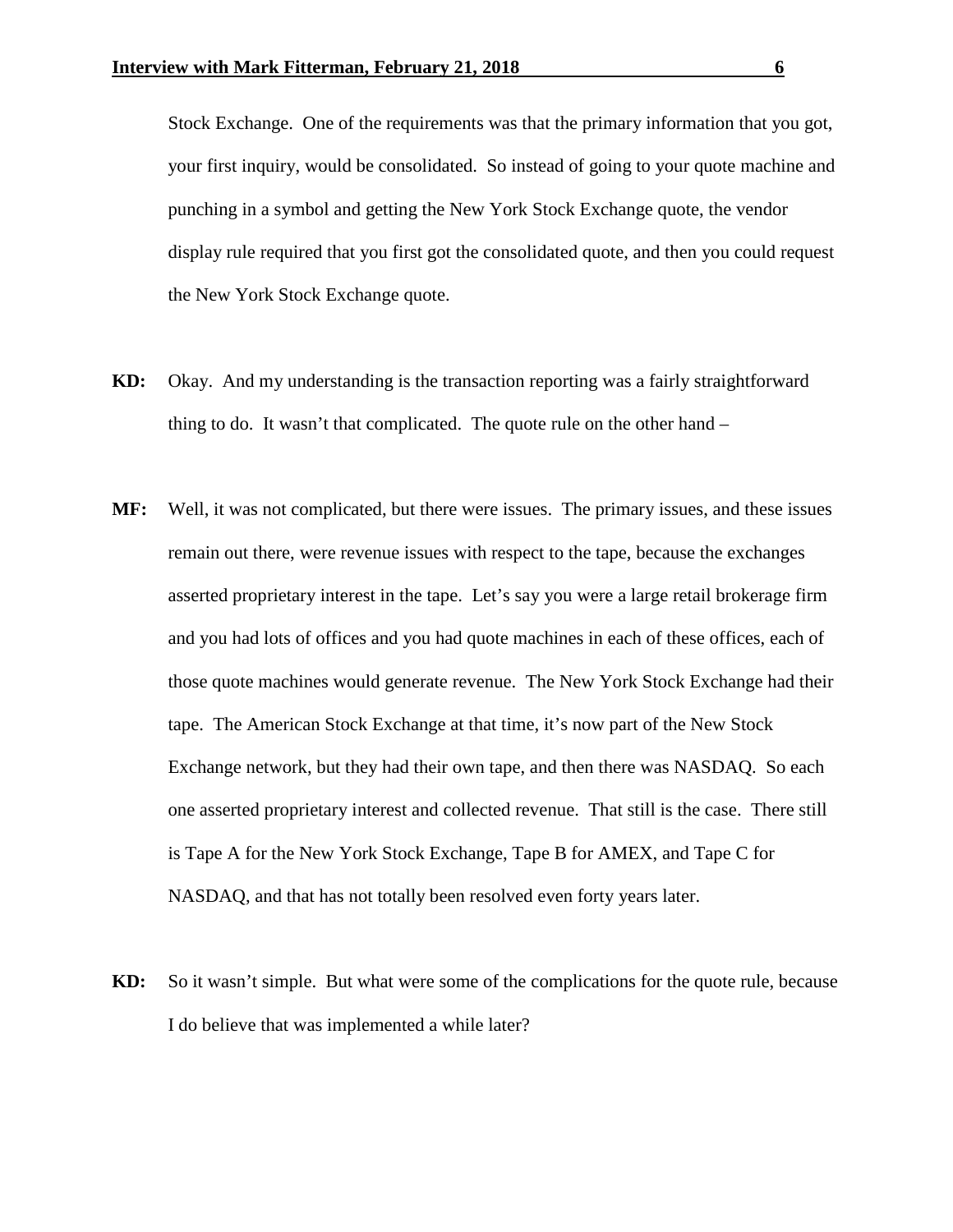- **MF:** Well, a lot of it took time because we wanted to achieve consensus on what was the right thing to do from a technology standpoint, from a regulatory standpoint, and we had a small staff devoted to market structure, so you couldn't necessarily do everything all at once.
- **KD:** How big was your staff at that point?
- **MF:** Oh, the market structure group was probably four or five people. It included George Simon, Mike Simon. It included Rick Ketchum, and Brandon Becker, obviously.
- **KD:** Was Lee Pickard in there at that point?
- **MF:** Well, Lee was the division director when I joined the staff.
- **KD:** Okay.
- **MF:** So he was over all of us. I was part of the office of Market Structure and Trading Practices, which was headed up by Andy Klein. And then within that group, we had people who did market structure, people who did trading practices. In those days, the rule was 10b-6, 7, and 8. Those rules were ultimately cast as Regulation M which is still in effect. And so we had two halves of that office, and we had a staff that did 10b-6 letters. 10b-6 is a rule that basically says, you shouldn't be in there buying the security while you're trying to distribute it because the worry is that you're going to manipulate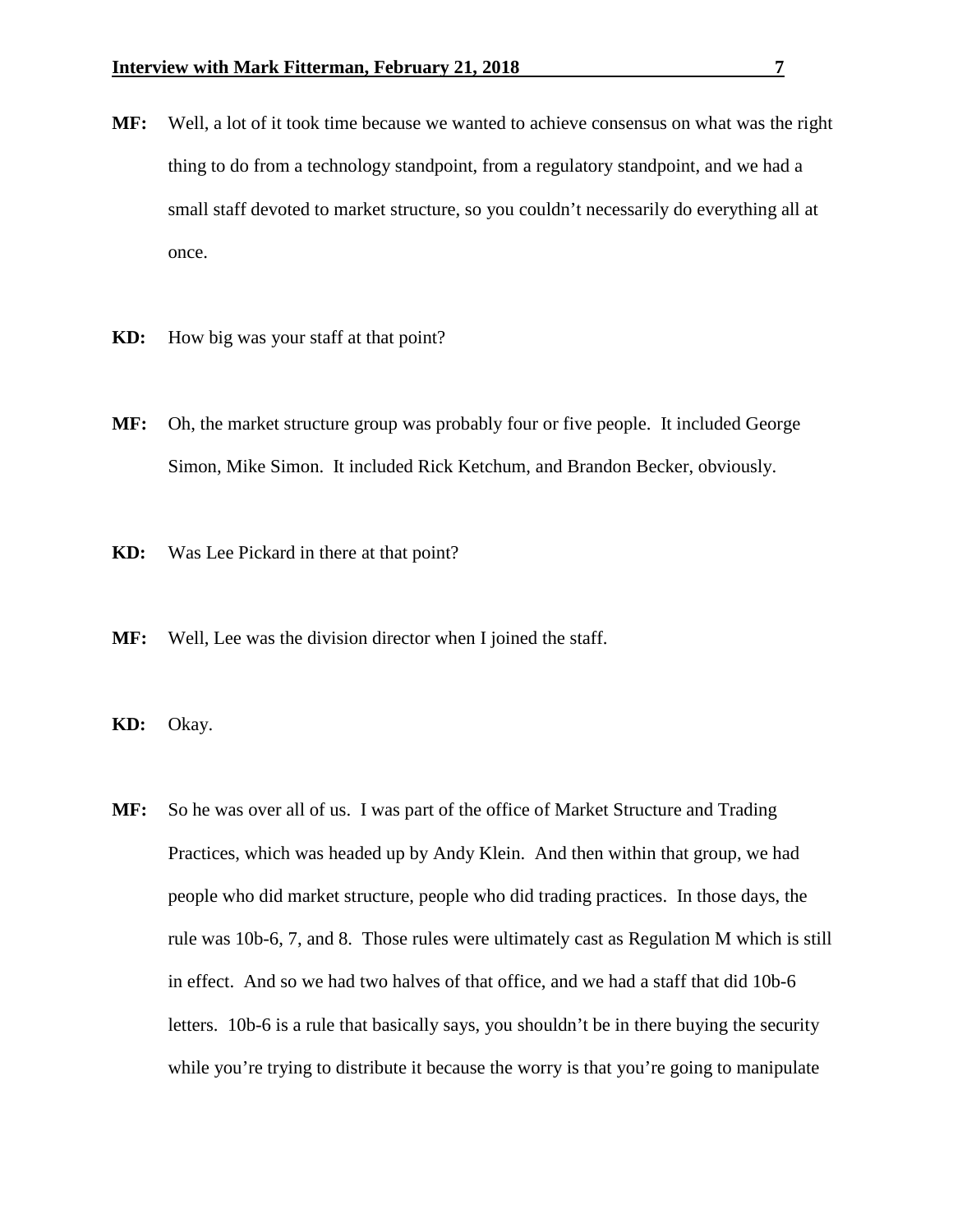the market to make your offering look more attractive, and so there was lots of history about 10b-6. But because I was on the market structure side, I really didn't get to work on 10b-6 letters.

- **KD:** So did you work closely with personnel from all the exchanges when you were putting these rules together and vetting them?
- **MF:** Yes. I mean, we would be in involved with the various markets and discussions with floor people, upstairs people. One of the things we worked on was the so-called Intermarket Trading System which was the first attempt to physically link the markets, so you could be on the floor of the New York Stock Exchange and send an order to the floor of the Philadelphia Stock Exchange, for example. The issue was to try to make it easy for someone to find a better quote on another market. Because the original concept of a national market system, at least some people had of a national market system, was for it to be a so-called CLOB, a central limit order book.

Everybody would put their orders into a central and the computer would sort it out and figure out who was trading with who, and that's not sort of the way it turned out. It turned it into a linked market environment, first with the Intermarket Trading System, and now with the idea of Regulation NMS and the trade-through, which, in effect, forces you to do what the Intermarket Trading System permitted you to do, which was to go out and seek better bids and offers if you're going to do a trade. So if you want to do a trade of ten, and there's a better bid away, basically a trade-through requires you to go after it.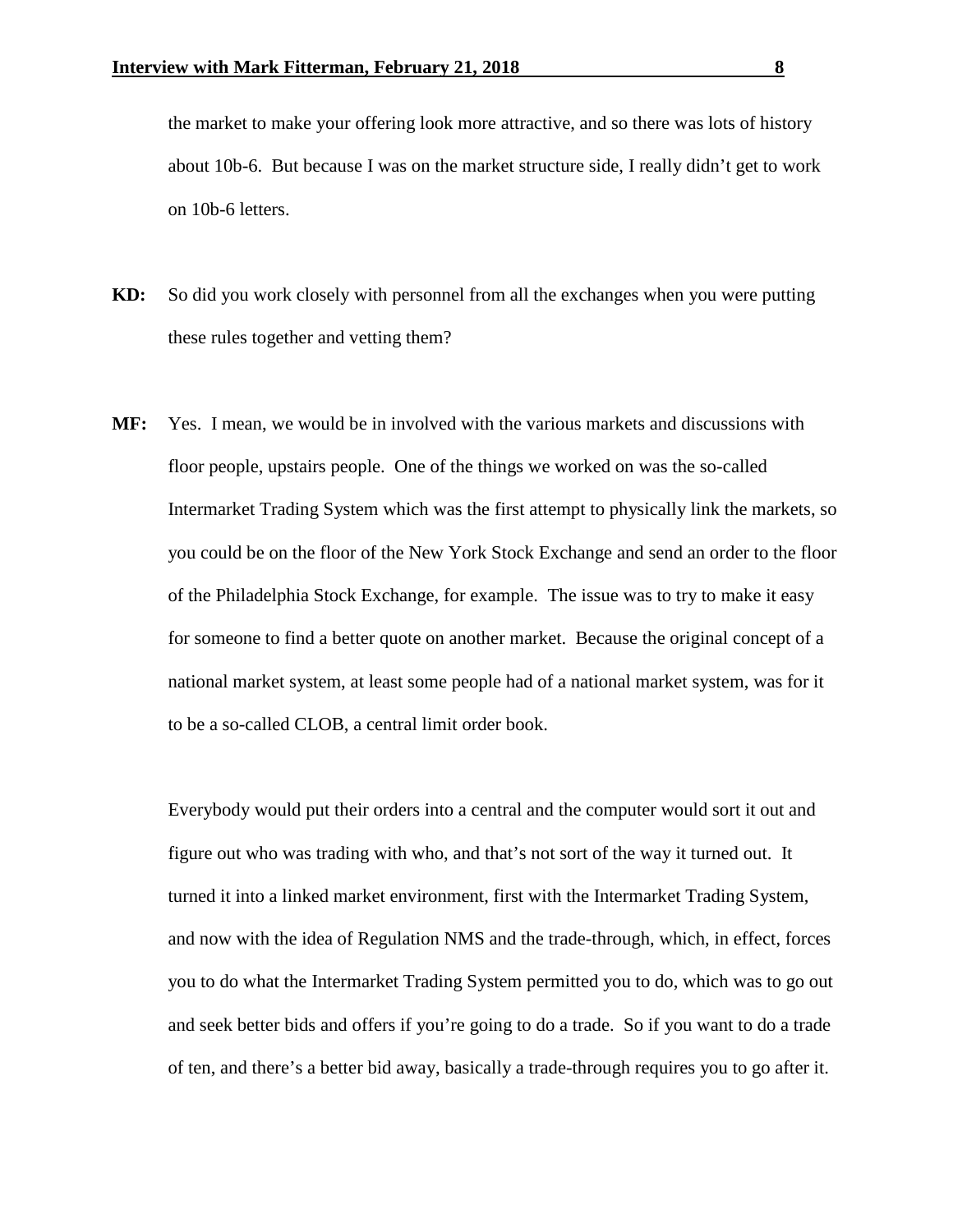- **KD:** Right. Competition, I guess, and my sense is that this Commission didn't want to sketch out the whole market. It was really waiting for the markets –
- **MF:** Well, there were always competing views of what the National Market System should look like. Should it be a central limit order book, one big monolithic computer, or should it be linked markets that would allow markets to compete with each other, brokers to compete with each other? The idea of the National Market System under the '75 Act Amendments is to encourage trading without the intervention of a dealer. So historically, the New York Stock Exchange was an auction agency market as opposed to the over-thecounter market, which was primarily a dealer market. So the idea was to try to make the markets more auction-like, agency auction-like, as opposed to being dealer. Now, what that did was it made it hard to integrate the over-the-counter market with the exchange markets.
- **KD:** So did you spend the rest of the seventies working on National Market System rules?
- **MF:** Well, yes, I think most of the period, my first, I guess, eight to ten years at the SEC were spent on market structure issues and National Market System initiatives including, as I said, the tape rule, the quote rule, vendor display rule. We also had a "plan rule" where markets could come together and come up with a plan. There are plans since then, there is, for example, the UTP Plan for over-the-counter securities to have a tape that would include securities that were on NASDAQ, but also traded on exchanges to have a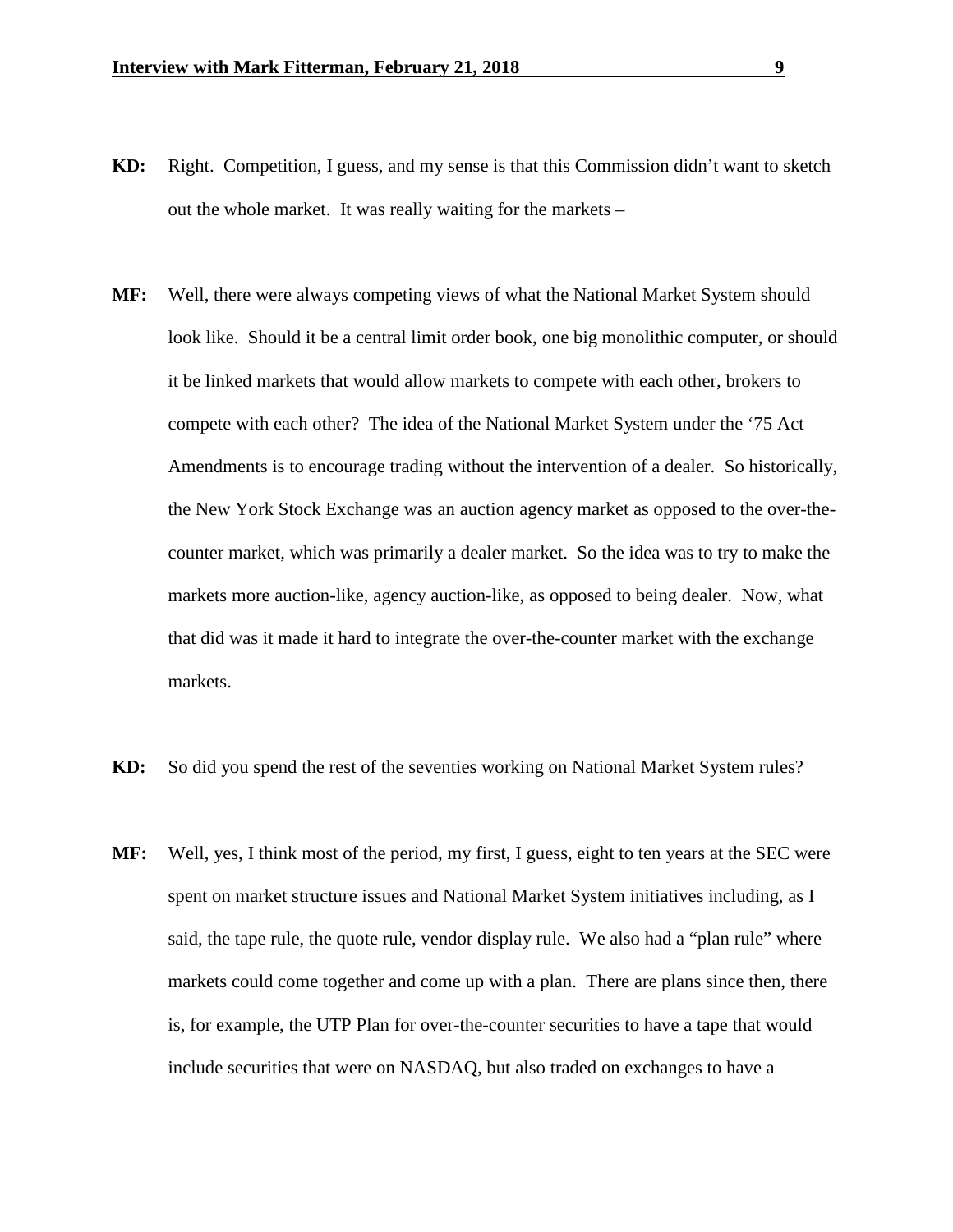combined tape of those things. That was one of the things that was done under the plan rule.

- **KD:** The NASDAQ couldn't go on the ITS?
- **MF:** It did, but that was different than creating a tape for the over-the-counter market because there are two ways of getting things traded on an exchange. One is to list on the exchange. Okay, the exchange has listing fees. The other is what we call unlisted trading privileges, so if something is listed on one market, another market can apply for unlisted trading privileges. It used to be you applied and the SEC would approve it under an order. Today, unlisted trading privileges is automatic, which is why you will see if something lists on the New York Stock Exchange, immediately it's traded on all the other markets pursuant to unlisted trading privileges, all of the former past exchanges which are now CBOE exchanges, as well as the remaining regional exchanges.
- **KD:** Okay. Now, how did you move from market structure to oversight and surveillance which is during the next step?
- **MF:** Well, in I believe it was 1984, I was offered a promotion to head up the inspections office. The previous head of the inspections office, Ed Kwalwasser, left to join the New York Stock Exchange, and so that left a vacancy. At that point I was a deputy associate director in another office, and so I was selected to be promoted to associate director. The office at that time was the Office of Inspections and Financial Responsibility. We had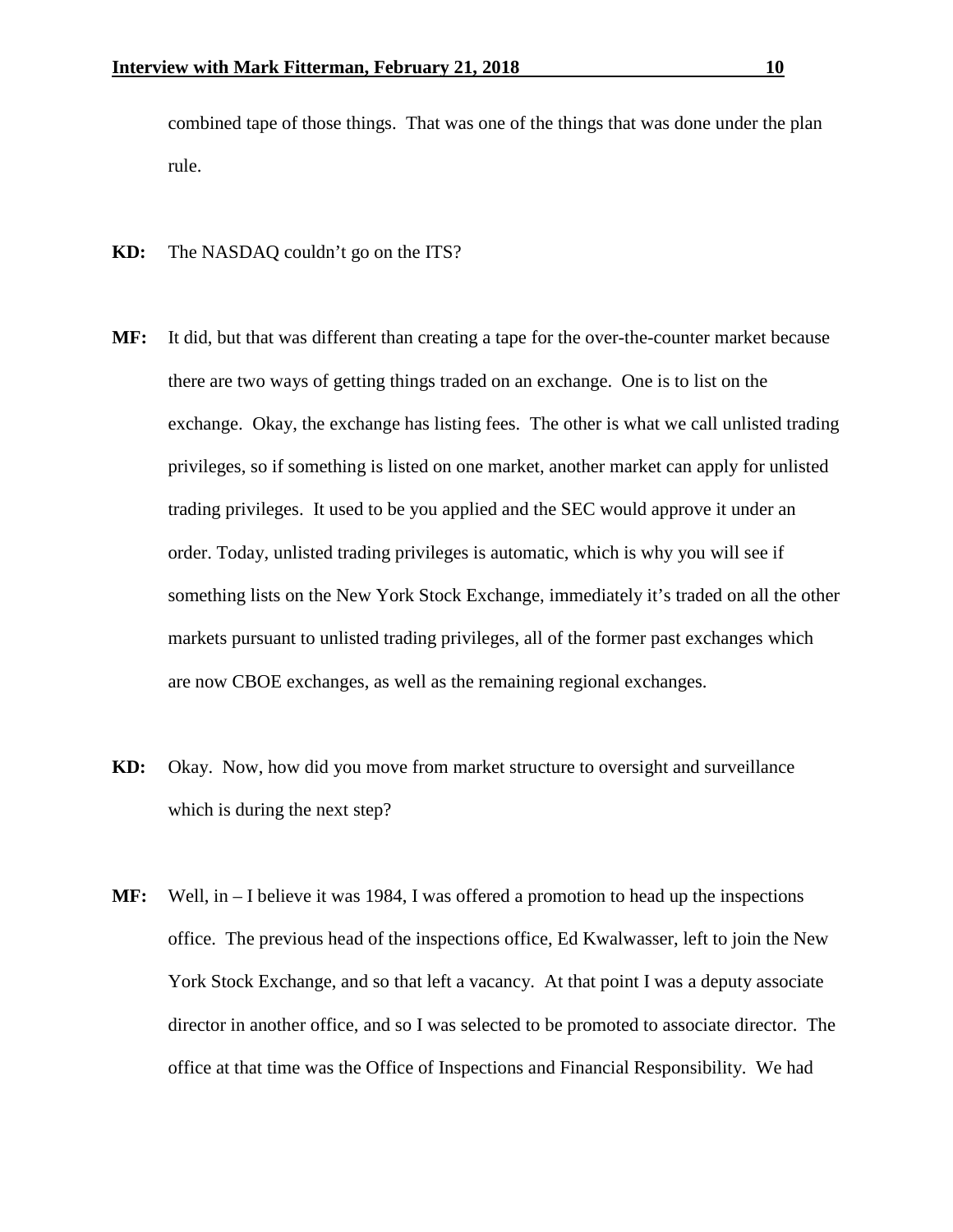responsibility for all the financial responsibility and record keeping rules. That was under the supervision of Mike Macchiaroli, who's still there, and so we would have the SEC's net capital rule, the customer protection rule, and all the books and records rules.

Then on the inspection side, we had responsibility for conducting inspections of exchanges in the NASD and the clearing agencies as well as coordinating the brokerdealer examination program. The broker-dealer examination program is, and continues to be, mostly functioning out of the SEC's regional and district offices. All of the offices are now regional offices, but there used to be regional offices and district offices which reported into regional offices, but each of the offices had responsibility for examining broker-dealers that were headquartered within their respective geographic jurisdiction, and so our job was to coordinate that process.

We would work with each of the offices to set examination goals at the beginning of the year to evaluate the quality of their program, to review examination reports and comment on them, to provide training for examiners, and to have periodic meetings with the regional staff to share information that we had in terms of trends in the market, new rules, and things like that.

**KD:** These are the broker-dealers you're talking about?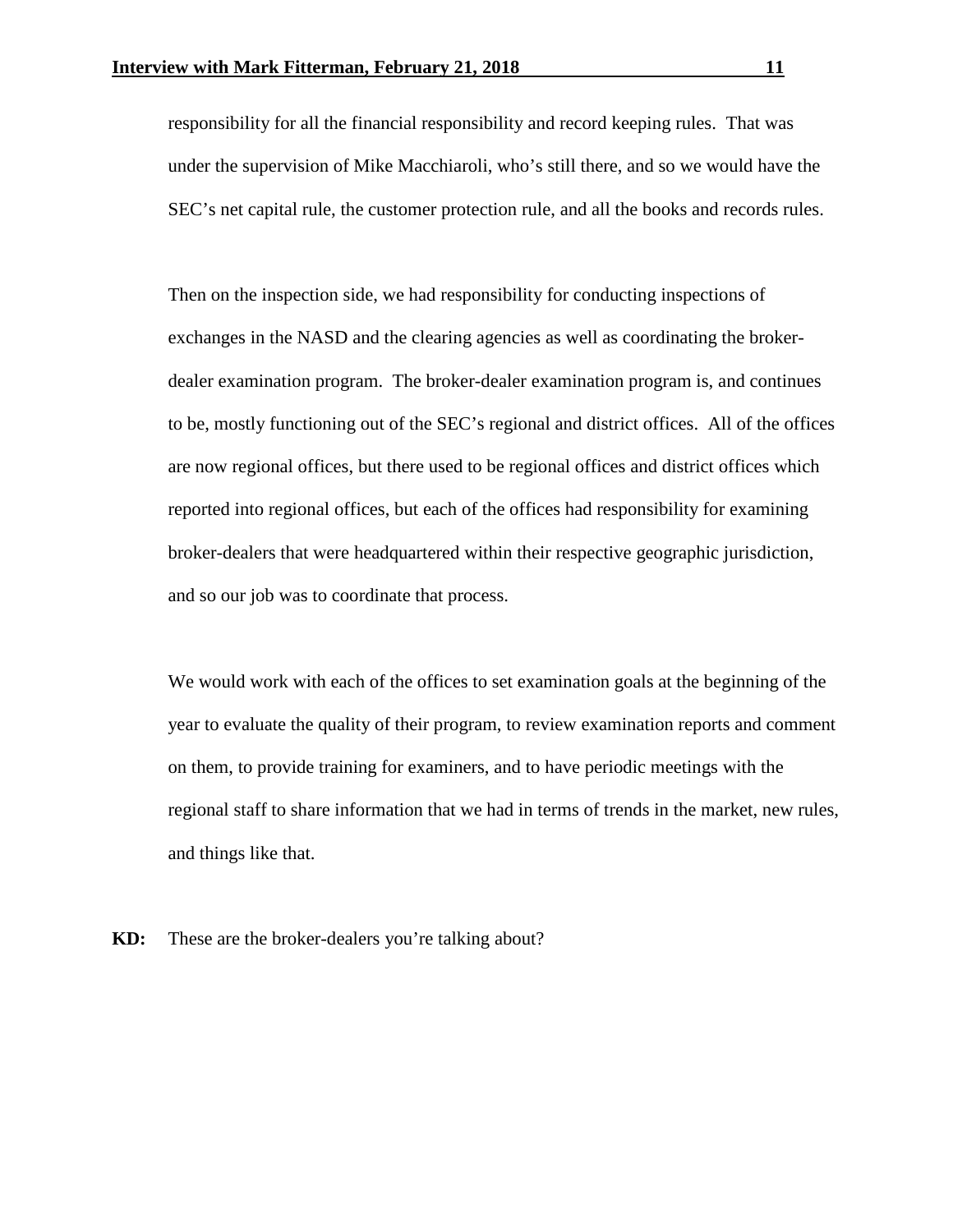**MF:** Yes, we had responsibility for the broker-dealers. There was a comparable group in investment management headed up by Gene Gohlke who had responsibility for examining investment advisors.

Well, I'm getting ahead of the OCIE story. But the difference, in terms of broker-dealers and investment advisors, is that the SEC had, and still has, too many investment advisors to have a reasonable inspection cycle. For broker-dealers, there were the SROs, the New York Stock Exchange, and the NASD who performed routine examinations of brokerdealers, so the SEC didn't have to do that, necessarily, and so our examination program during those years was primarily an oversight program. So the New York Stock Exchange would go and do an examination of, say, Merrill Lynch, then our team would go into Merrill Lynch and look at how well the New York Stock Exchange did their exam. We would also do normal things, net capital computation compliance with the customer protection rule, and things like that, but it was mostly to evaluate the regional office program and the programs of the SROs.

- **KD:** And the regional offices are really kind of looking over the shoulder of the SROs?
- **MF:** That's right. Today the examination program is much more a direct examination program, and they don't necessarily do oversight exams anymore. They do cause exams and exams that are based on risk. So if the staff thinks broker X may have regulatory risks because of the nature of their business, they will schedule an exam and go out and do that.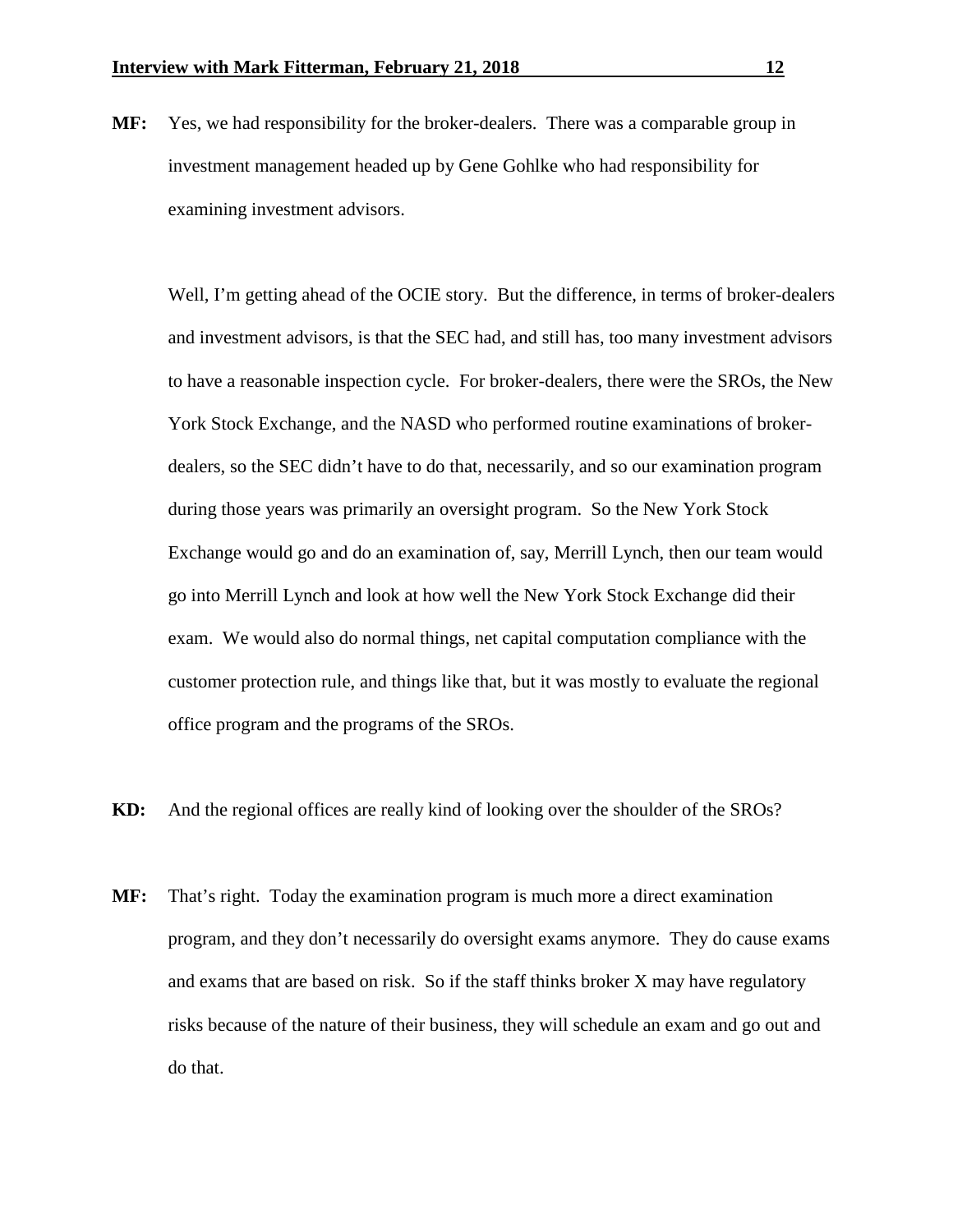- **KD:** So in a sense you're really looking more at the SROs and thinking about their effectiveness than that of the broker dealers.
- **MF:** Yes, during the period I was there. Today there's much more direct involvement. The same thing is true on the surveillance front. We used to examine the SROs for their surveillance program because they had the first-line responsibility for conducting market surveillance. Things have evolved, so you now have the development of what's called the CAT, the consolidated audit trail, which will give the SEC much more direct ability to conduct surveillance, itself, in addition to whatever the SROs do.
- **KD:** Yes, and that's much more recent.
- **MF:** That's much more recent. That's something that was approved within the last year and is in the process of being implemented. There are some issues associated with implementation.
- **KD:** So you're getting into oversight and surveillance and dealing with broker-dealers. In the mid-1980s, and this is the financial buccaneering days on Wall Street, did you see any changes in broker-dealer behavior or patterns of conduct?
- **MF:** Well, I think the main thing that happened in the 1980s was the development of financial futures, and the increase in automation in terms of being able to send orders and develop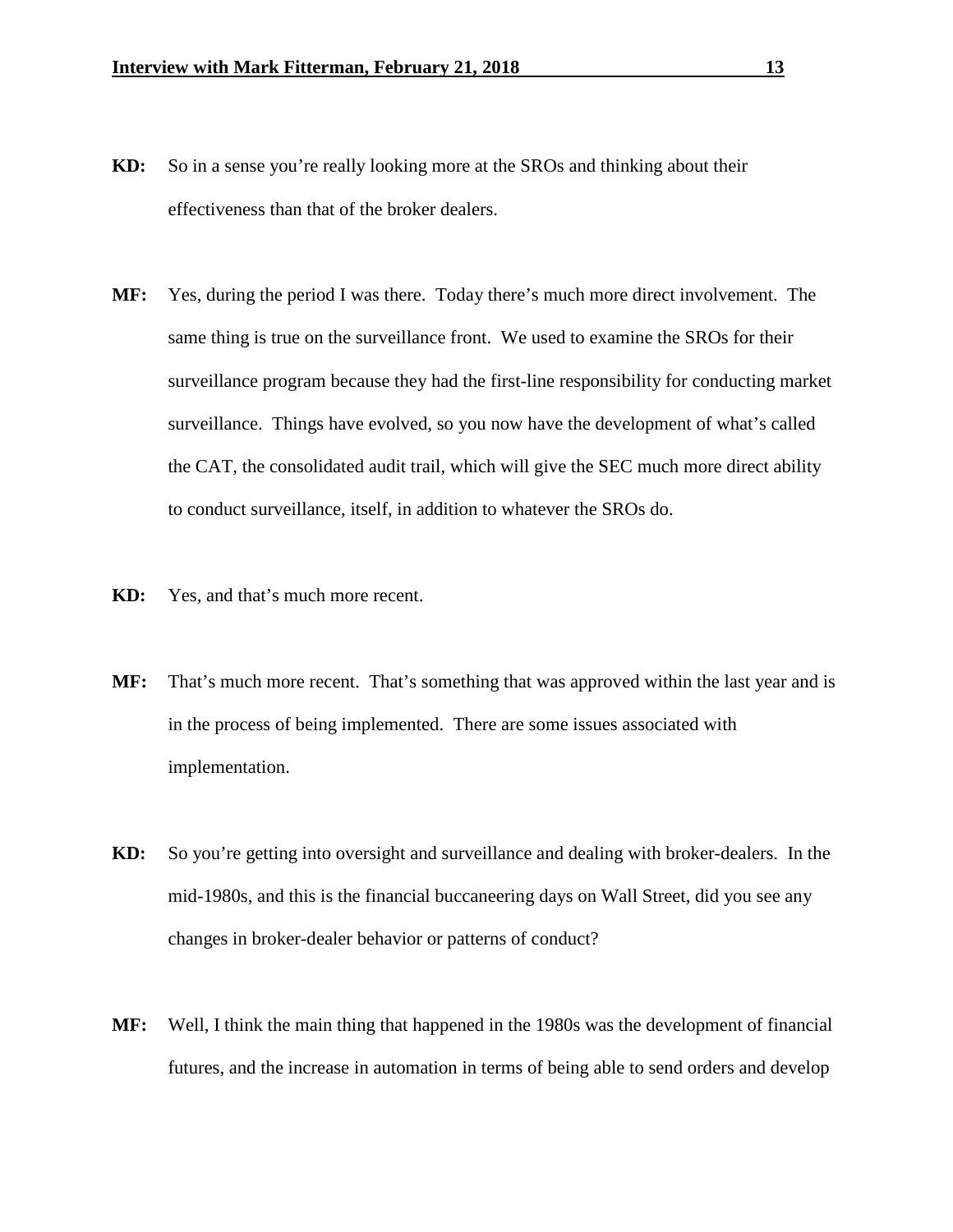orders. That was one of the things that we found after the market break of 1987 when the Dow fell 22 percent in a single day, and when we did a comprehensive report, we did a report of the staff.

There was also a commission. Former Senator Brady headed it up, and he came to, I think, similar conclusions that there was a link between the futures market and the stock market – because of the presence of financial futures which had much lower margin, people could take synthetic positions in stock with much less capital. And so a lot of what happened during the market crash, people were selling futures, and when futures got out of line with stocks, people would then buy futures and sell stocks. So the decline started in the futures market, but was exacerbated in the stock market, and so that was one of the main factors that led to the decline.

- **KD:** Okay. Was there concern about high-pressure sales, things like that?
- **MF:** Well, sales practice was always something that was on the plate of the examiners. And there were always issues, suitability and churning and things like that were always things that are on our plate. So sales practice was a major aspect of what the examiners do, particularly the examiners from the SROs.
- **KD:** But you didn't see a rise and fall in that during the eighties?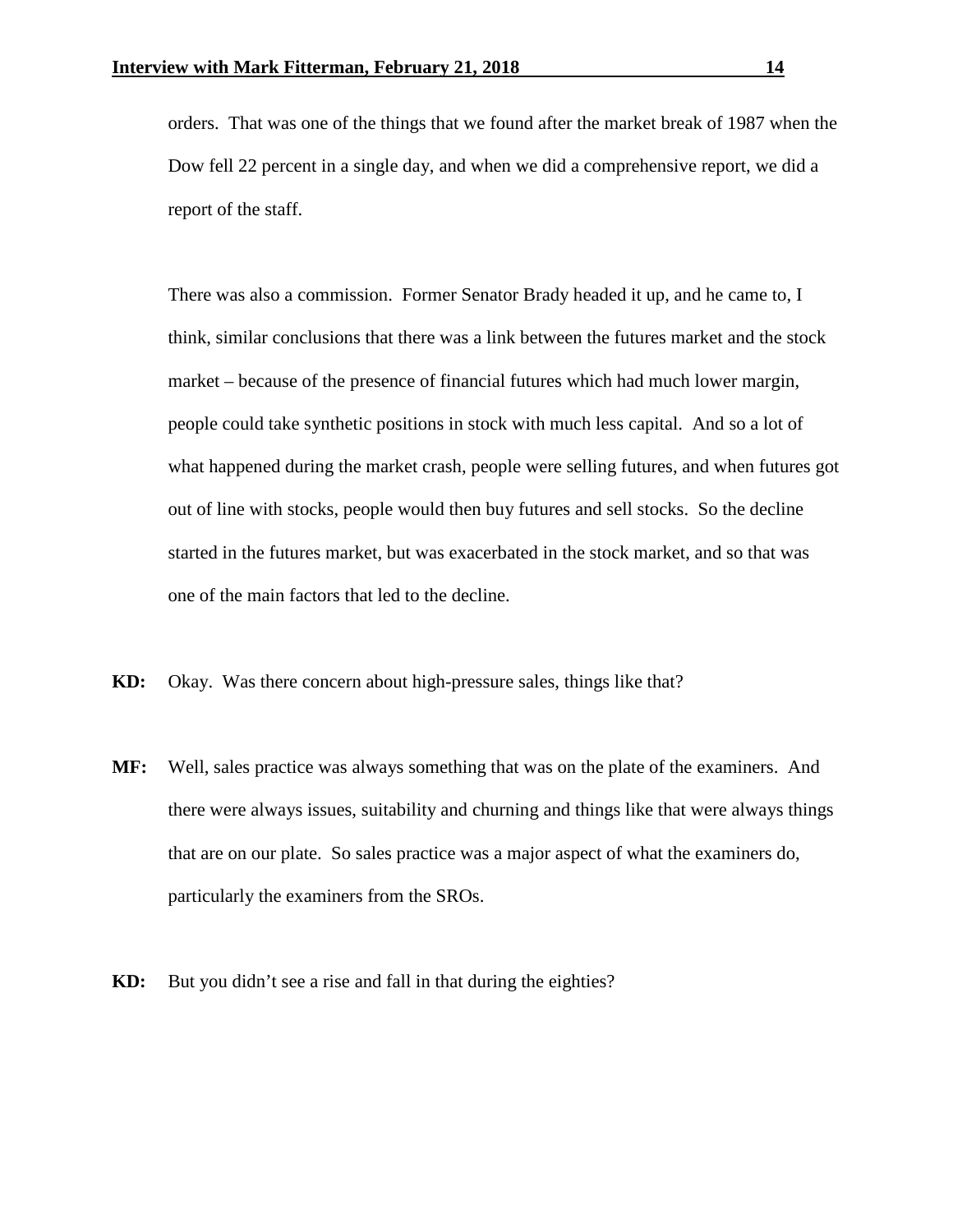- **MF:** Well, I think it's cyclical, and particularly with respect to things like penny stocks and microcap stocks. You would see rises and falls and abuses in that area. So it was always a constant. Sales practice was always a constant, so we didn't see huge increases. I mean, the number of cases that were brought year-to-year were pretty much – we always had insider trading cases. We always had sales practice cases that we were involved in.
- **KD:** Okay. At some point, the title is the Office of Inspection and Financial Responsibility, and inspection is pretty simple. Tell me a little bit about the financial responsibility part. Net capital is part of that which is also relatively easy to understand. What else?
- **MF:** Well, it was primarily the net capital and customer protection rule, and the books and records rule, and those rules are probably the two most important financial responsibility rules because they sort of link-up to the SIPC program, SIPC being the insurance program for broker-dealers that fail, and assets are missing. So the theory is that if broker-dealers comply with particularly the customer protection rule, which requires you to have possession and control of customer fully-paid securities and to segregate net monies owed to customers, that it would be much easier to liquidate a broker-dealer because SEC's net capital rule proceeds from the assumption that the broker-dealer is failing, and has to be liquidated, and so the rule requires broker-dealers to take what are called haircuts to reflect what would happen if there was a forced sale of assets.

On the customer protection side again, you're not allowed to use customer assets except to finance other customers, so you can't use them to fund your proprietary activities. So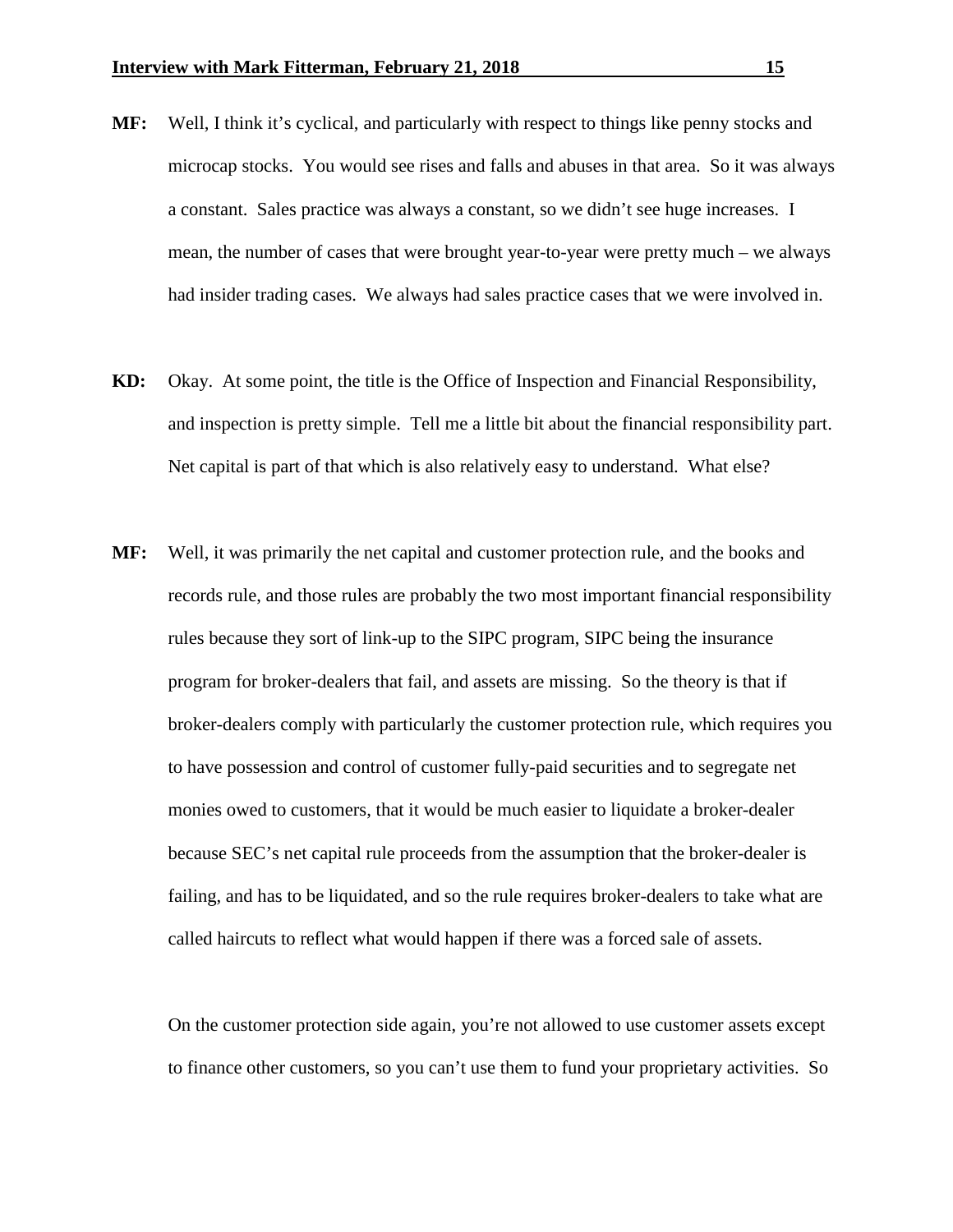if those rules are complied with, conducting a liquidation of a broker-dealer is much easier.

- **KD:** Okay. So the haircut, is that set by the SEC rules?
- **MF:** Yes. They are set based on the nature of the asset, the risk, and the liquidity of the assets. For example, common stocks would carry a 15-percent haircut, government bonds range from 0 to 6 percent. So depending on whether it's a risky asset or a non-risky asset, there are also other potential charges that you have to take under the capital rule depending on whether the stock has a liquid trading market or not, or whether you have a position that's too large to be liquidated in the market.
- **DK:** Okay. Now, did you have groups within your organization that would just handle these particular issues?
- **MF:** Yes. One of the things we did during the period that I was head of inspections and financial responsibility was to change the minimum capital requirements. Used to be that a carrying firm had a \$25,000 minimum net capital. We raised it to \$250,000. It hadn't been raised in years and years and years, and we felt that given the growth in the industry, we needed to have higher levels of capital.
- **KD:** Was this in the early nineties?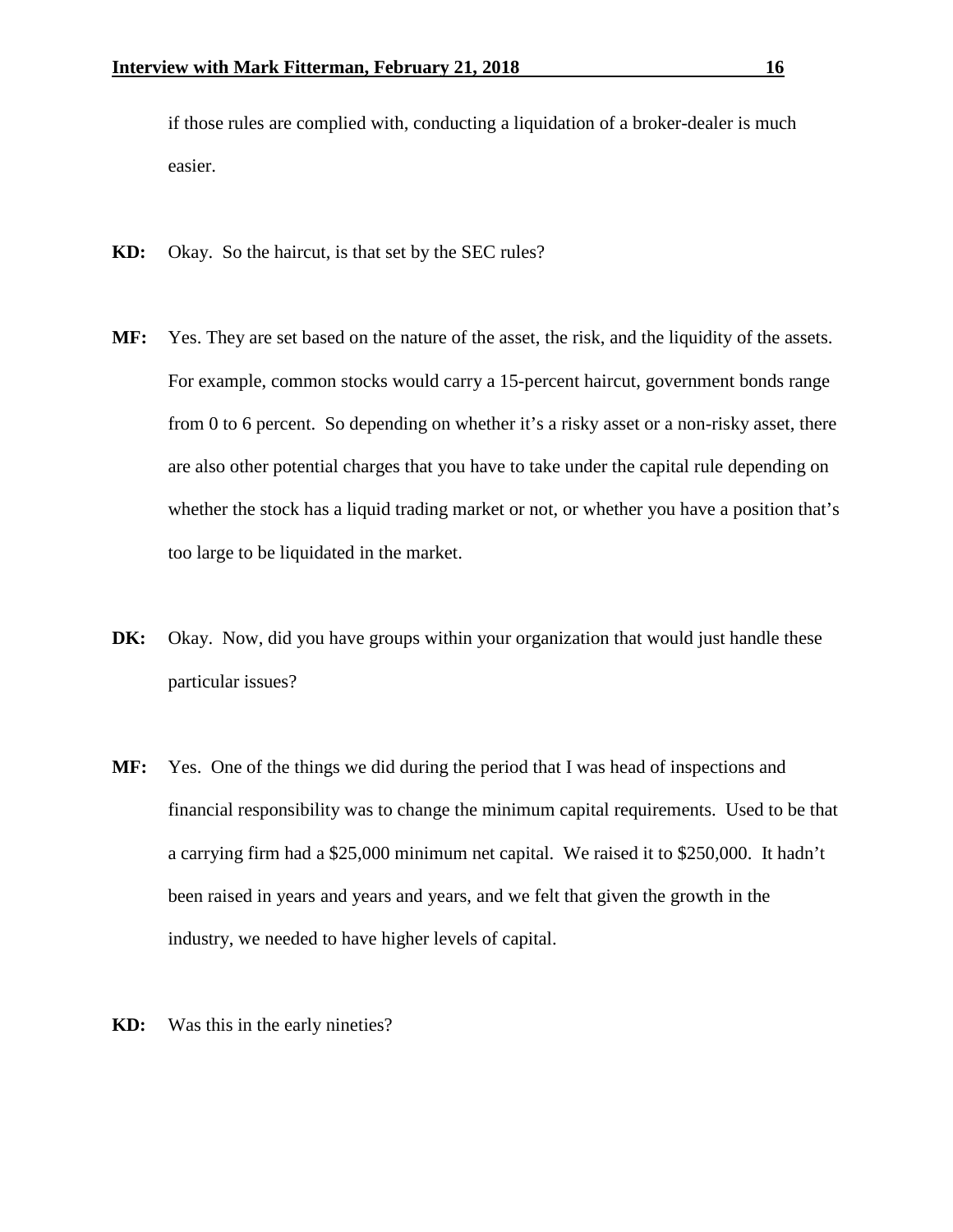**MF:** Yes.

- **KD:** Okay. I seem to recall that the failure of Drexel, or something, had –
- **MF:** Well, Drexel failed, I think, earlier than that, but I think that was one of the precipitating factors, the fact that Drexel Burnham Lambert, which at the time was the, I think, third most highly capitalized firm, failed mostly because its parent, which was an issuer of commercial paper, ran into financial difficulties, and that translated down to the brokerdealer. The broker-dealer, in turn, was well-capitalized, but then they tried taking capital out of the broker-dealer until the New York Stock Exchange intervened, and that led to another rule that we adopted, a portion of the net capital rule, which requires notice to regulate significant withdrawals of capital.
- **KD:** Okay. Now, when it comes to doing something like setting a net capital rule, is this where you call on economists?
- **MF:** Well, the economists play an important role at the Commission, but they're in a separate group, so if we had a proposal, we would run it by the other divisions and offices within the Commission including the economists. Now, they've upped the ante, I would say, in terms of the role of economists and financial technicians, and they have a separate unit which has much more stature within the agency. We did interact with the economists in terms of trying to set these standards, but it was mostly our staff.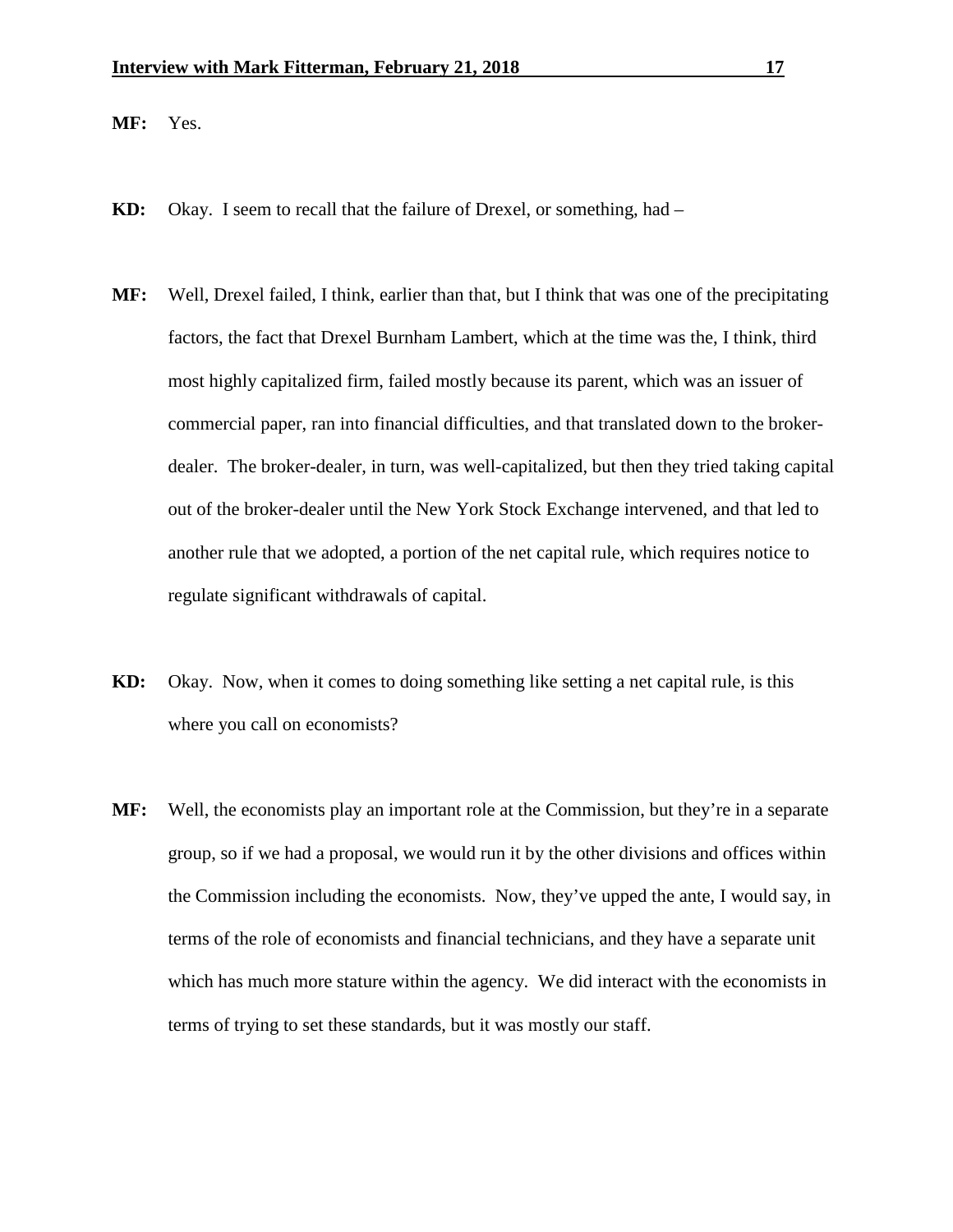- **KD:** Because it's got to be a delicate balance between making sure they can use their capital wisely, and that enough is sequestered so that they're –
- **MF:** Well, the net capital rule is designed to deal with the capital of the broker-dealer, the proprietary assets of the broker-dealer, as opposed to customer assets that they're holding. That's what the customer protection rule is designed to do. So the question is, what kind of capital does a broker-dealer need to do the kind of business it had? So if you're just an agency broker, then you don't need a lot of capital. If you're a market maker, you need much more capital. So the rule is designed to handle capital from the standpoint of what the nature of your business is.
- **KD:** Okay. So one of the things that you mentioned is that you're working closely with the regional offices, for instance.
- **MF:** Yes.
- **KD:** How is that structured exactly? Did you go out and visit the regional offices, did you have people coming in and talking –
- **MF:** All of the above. Well, as you know, the SEC has offices throughout the country and we would do a number of things. We would have conference calls. We would visit the regional offices. One of the things that happened to me was it put me on the road much more often visiting the offices because it was important to talk to them in person and sort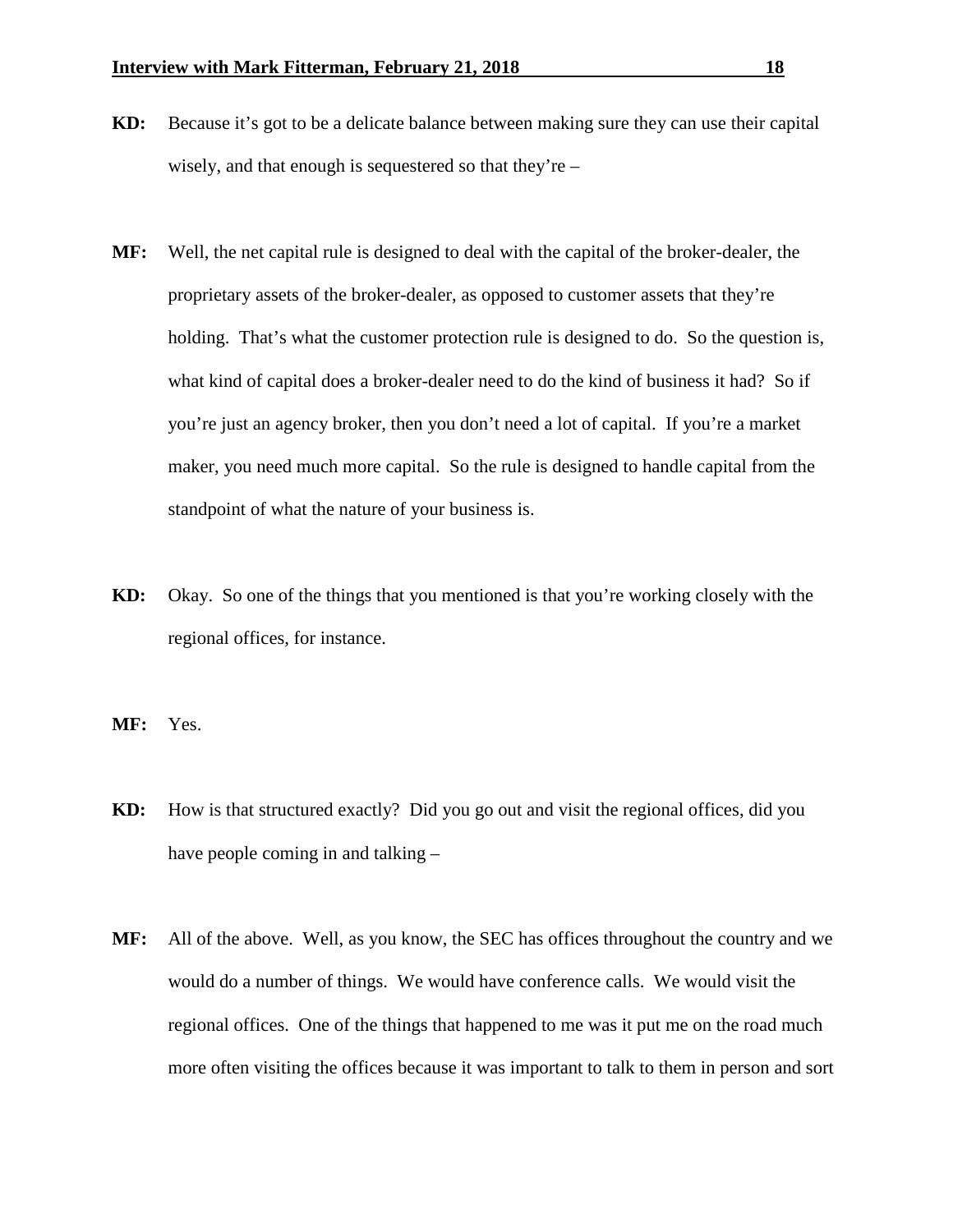of get the lay of the land because each of the regional offices, in effect, had a different personality in the sense of they had a different mix of broker-dealers. They had a different emphasis in terms of their examination program. Some of the offices were focused more on the capital rule; some of the offices focused more on the customer protection rule. Some of the offices had no New York Stock Exchange members, and only the NASD members, which meant that they had a much simpler task from a capital standpoint, but they had a much more difficult task on the sales practice side.

- **KD:** Can you give me an example of that, like Chicago versus the Pacific?
- **MF:** Well, New York was the largest region. They had the most New York Stock Exchange member firms. They tend to focus on the customer protection rule more. The Chicago office tended to focus more on the capital rule.
- **KD:** Why?
- **MF:** Why? I think it was a function of the staff people that they had and their personalities and what their interests were. They all did the job with respect to checking the various aspects of the rules, but when you're looking for regulatory issues, I think if you're doing a big clearing in customer business, you tend to want to be looking at the customer protection rule more. If you have firms that don't have a lot of customer business then you tend to look more at the capital.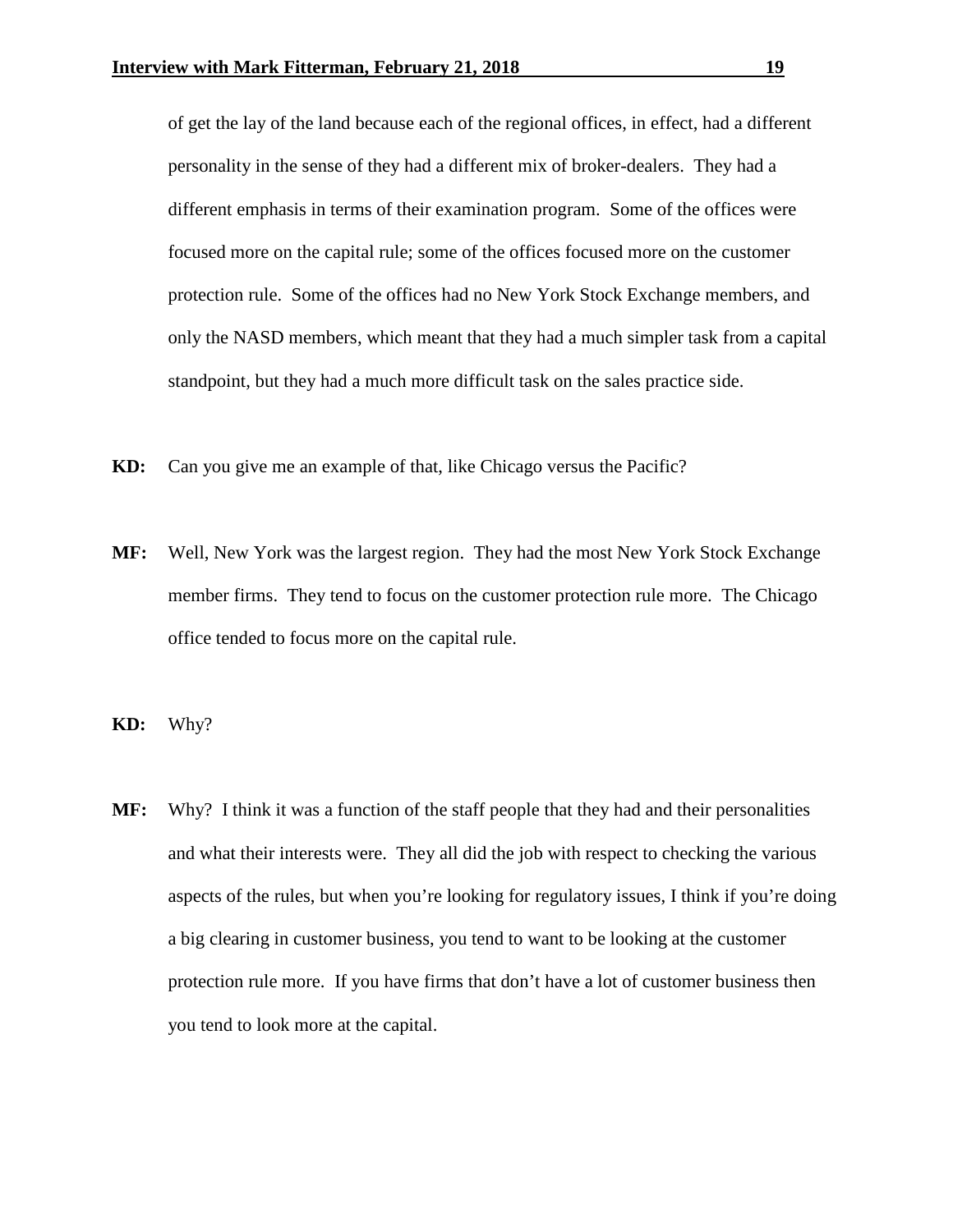- **KD:** Okay. And the other thing is state regulators.
- **MF:** State regulators were one of the things that was within my portfolio. Each of the offices had a liaison. Each of the offices within the SEC had a liaison to the state regulators. As you're aware, each of the states has their own securities regulator. They used to be much more involved in the issuance of securities, had merit regulation. They also regulated broker-dealers and investment advisors, and so one of the things that we did was we would meet with the states through their organization NASAA to discuss issues of common interest, and we would have periodic meetings with state regulators. We would work with various committees. One of the things that I was most involved with was the registration forms for broker-dealers and registered reps, and the development of a computerized database for registration of securities professionals, now called the central registration depository.

**KD:** CRD.

**MF:** CRD.

- **KD:** Is the big issue there trying to bring consistency and get everybody on the same page?
- **MF:** Well, yes. Ultimately the goal was to have uniformity. It was easier said than done because each state had their own regulator, but we tried to work with them to get more uniformity in the process. And that's what the registration form project was designed to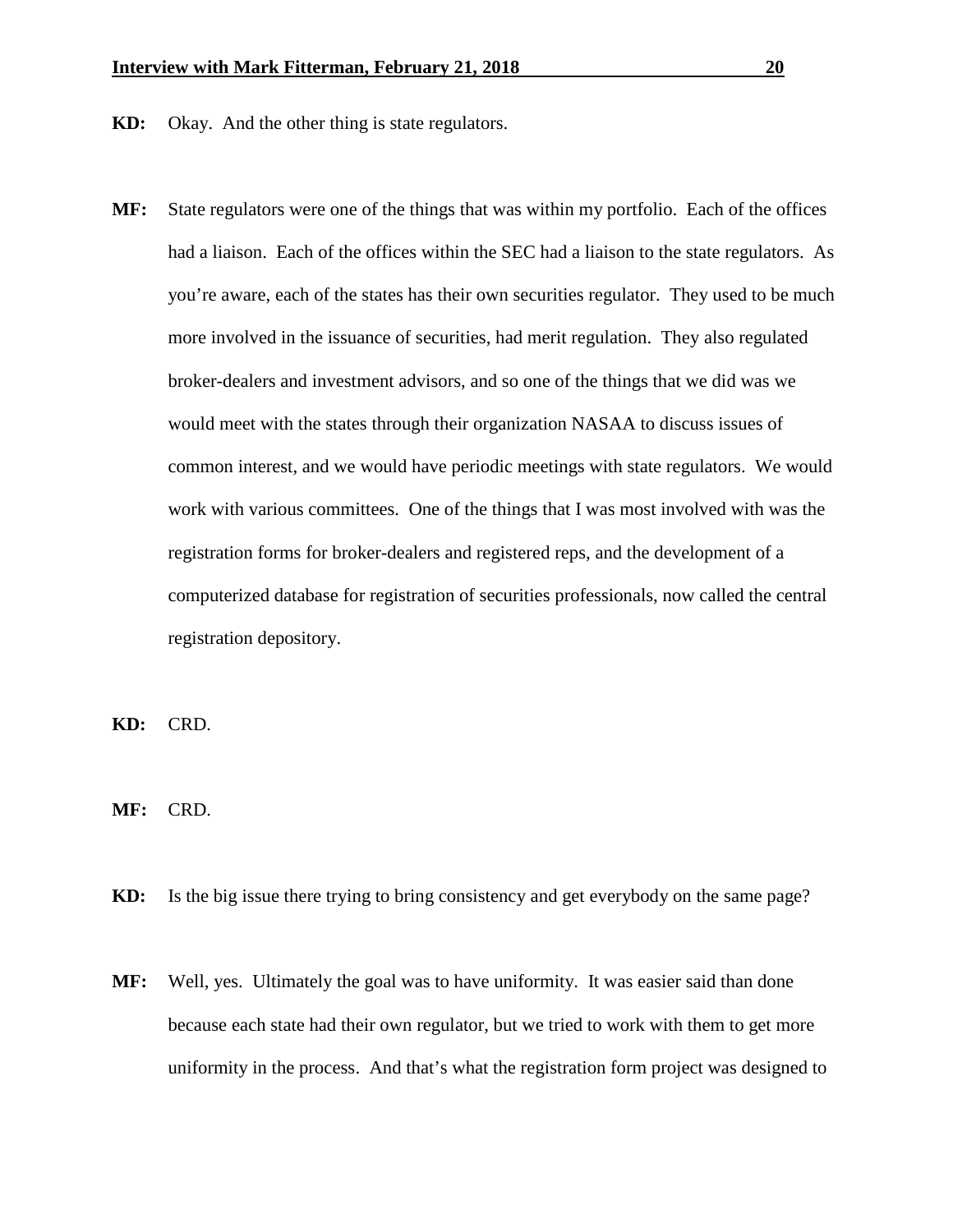do, was to have a common set of forms that everybody would use, and a common system that everybody would use.

- **KD:** And most of the states are merit states as you said.
- **MF:** Well, actually merit regulation was eliminated, and so now you have, for the most part, states are out of the registration business, but they still have jurisdiction over fraud. They still have jurisdiction over investment advisors and broker-dealers. On investment advisors there was a division between the SEC and the states over time so that some advisors are registered only with the SEC; some are registered only with the state.
- **KD:** Insider trading. Is there an exception for that?
- **MF:** In what sense?
- **KD:** As far as keeping a database?
- **MF:** Well, insider trading was part of the surveillance operations of the various markets, and what would happen is, let's say there was an event, a tender offer, a market-moving event. Generally what the regulator would do is look back some period of time, request information from the various firms. The requests were called blue sheets. In the day, they were requested, and it was printed on blue paper. Now, it's all electronic, so if the New York Stock Exchange had an issue, they would do blue sheets.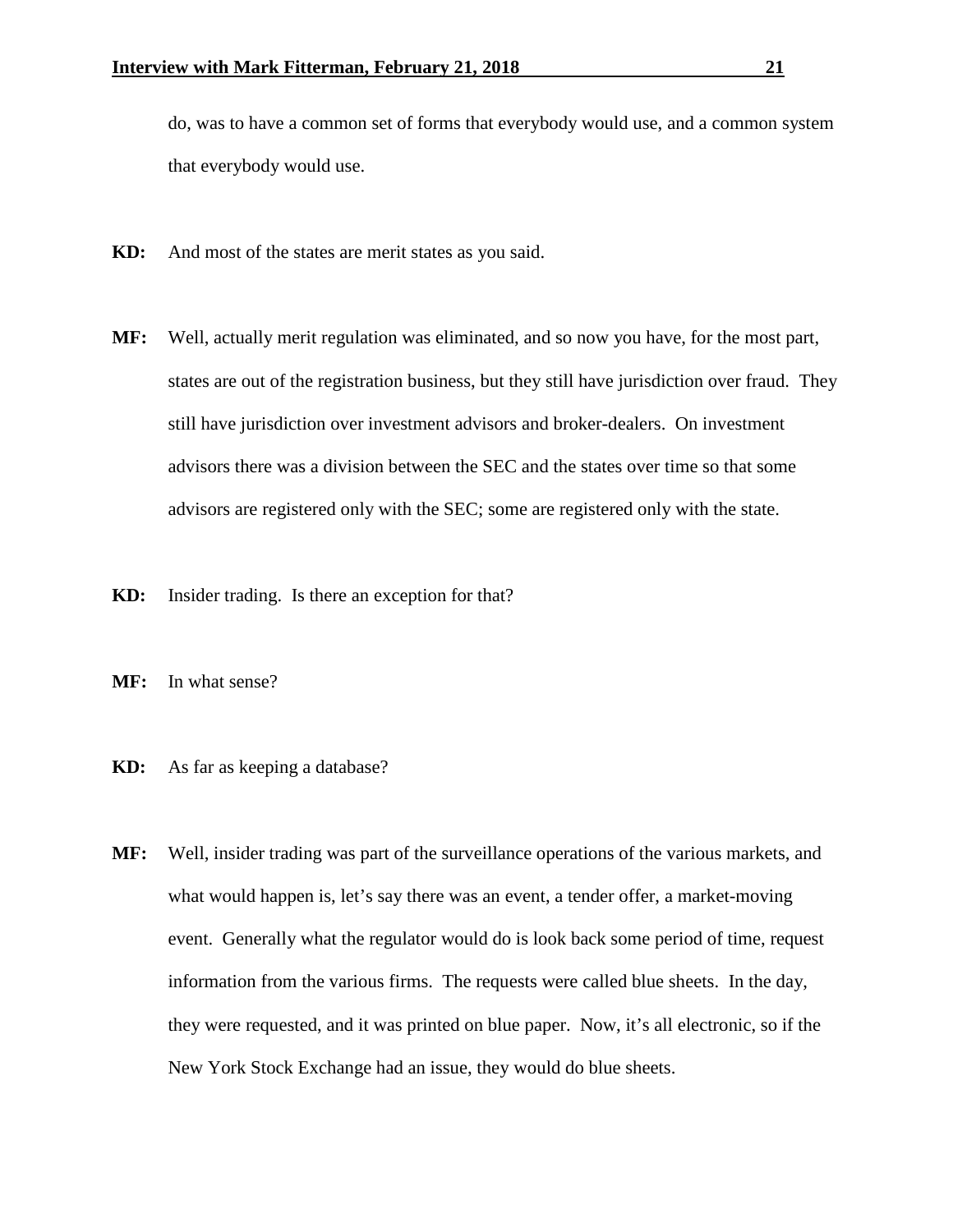If the people they were looking at were customers, they wouldn't have jurisdiction over the customers, so they'd have to refer that to the SEC. It would go to the Division of Enforcement, and they would do an investigation, and so we were involved in the surveillance side of it. Enforcement was involved in the investigative side of it and the SROs developed databases to keep track of people who kept showing up more and more. So that made it easier to look at these things. Eventually the blue sheet process was made electronic as computers were brought more to the floor and so you have those kinds of things being done more efficiently and quickly.

- **KD:** Were you still using blue sheets back in the 1980s or the SROs using blue sheets?
- **MF:** You were using blue sheets, but I guess starting in the late 1980s and the early 1990s, it became an electronic system. We still call it blue sheet because of the historical connotation.
- **KD:** Okay. Well, we've been talking about the structure, the regulatory structure, and I think you've laid out a lot of good material, but I want to go back and hit a couple of stories before we move on. And one is the market observation and surveillance system which showed up in my research, something called MOSS. Can you tell me a little bit about where that came from?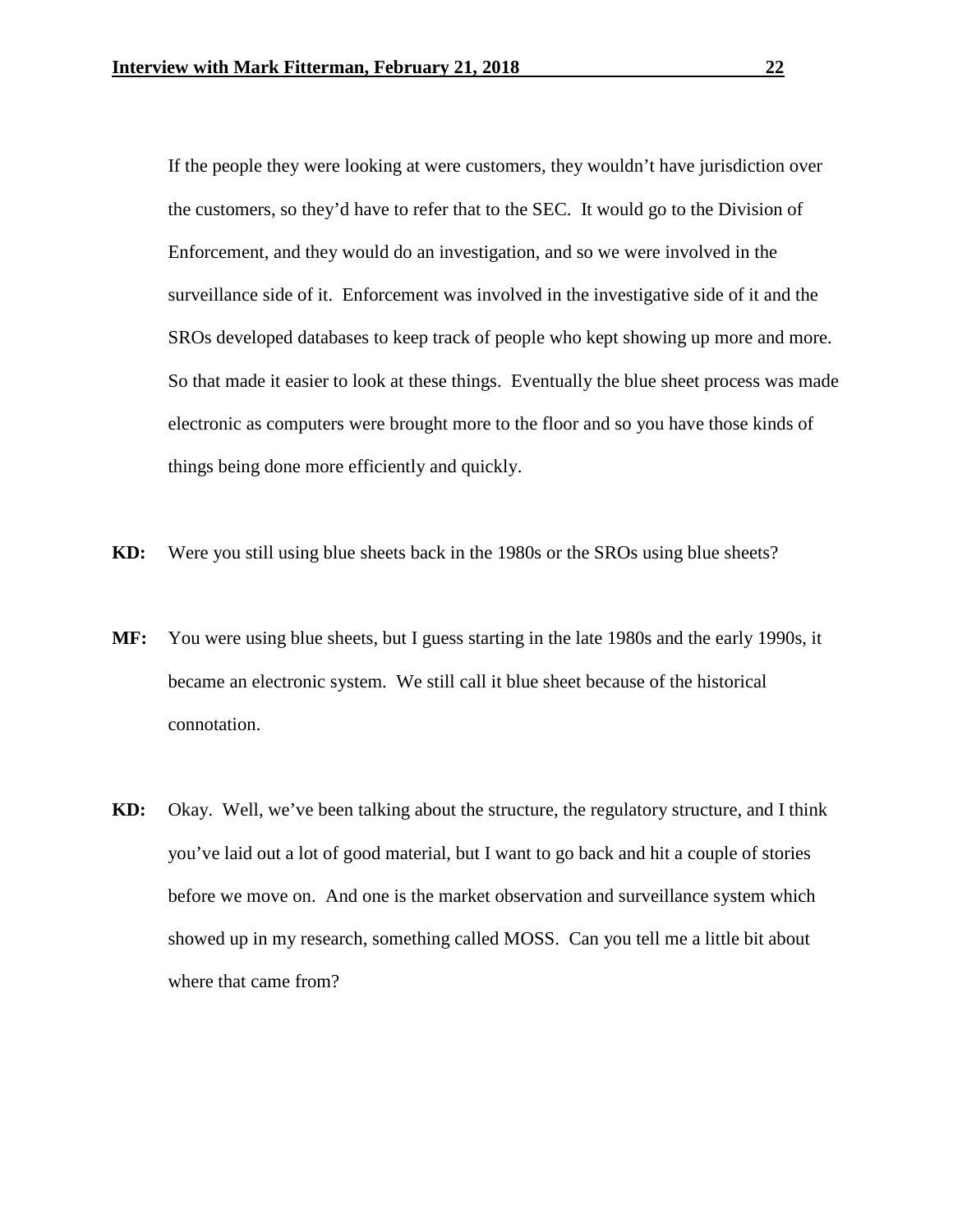- **MF:** Well, MOSS was a project that involved responding to significant congressional inquiries. Congressman Moss sent a large volume of questions to the SEC, and my recollection is that it occurred when I was a young staff person at the SEC.
- **KD:** When the hearings were still going on and that kind of thing?
- **MF:** Right. I think it was in connection with some hearings he was doing. It's been a long time since I heard about Moss. But the then Chairman, Ray Garrett, the executive assistant to the chairman, Harvey Pitt, and others directed that there be a task force assigned to responding to these questions; I was one of the members of the task force that was assigned to respond to some of these questions. In those days we didn't have, really, word-processing equipment, so what they did was they took a large room, and they drafted twenty to thirty secretaries with typewriters to type all of this stuff up.

As I said, we did not have computers. We did not have word-processing equipment, so we had to do it the old-fashioned way. When you were operating in that environment when you would make a change in something, you either had to retype the whole page or you would use white-out and tape to tape over. So you would have pages that were a quarter-of-an-inch thick because they had tape, and tape on top of tape when you xeroxed it, so that was difficult.

One of the things I remember about the Moss report was there was a staff person whose name was Bernie Wexler who was a really good writer. One of the things he did was a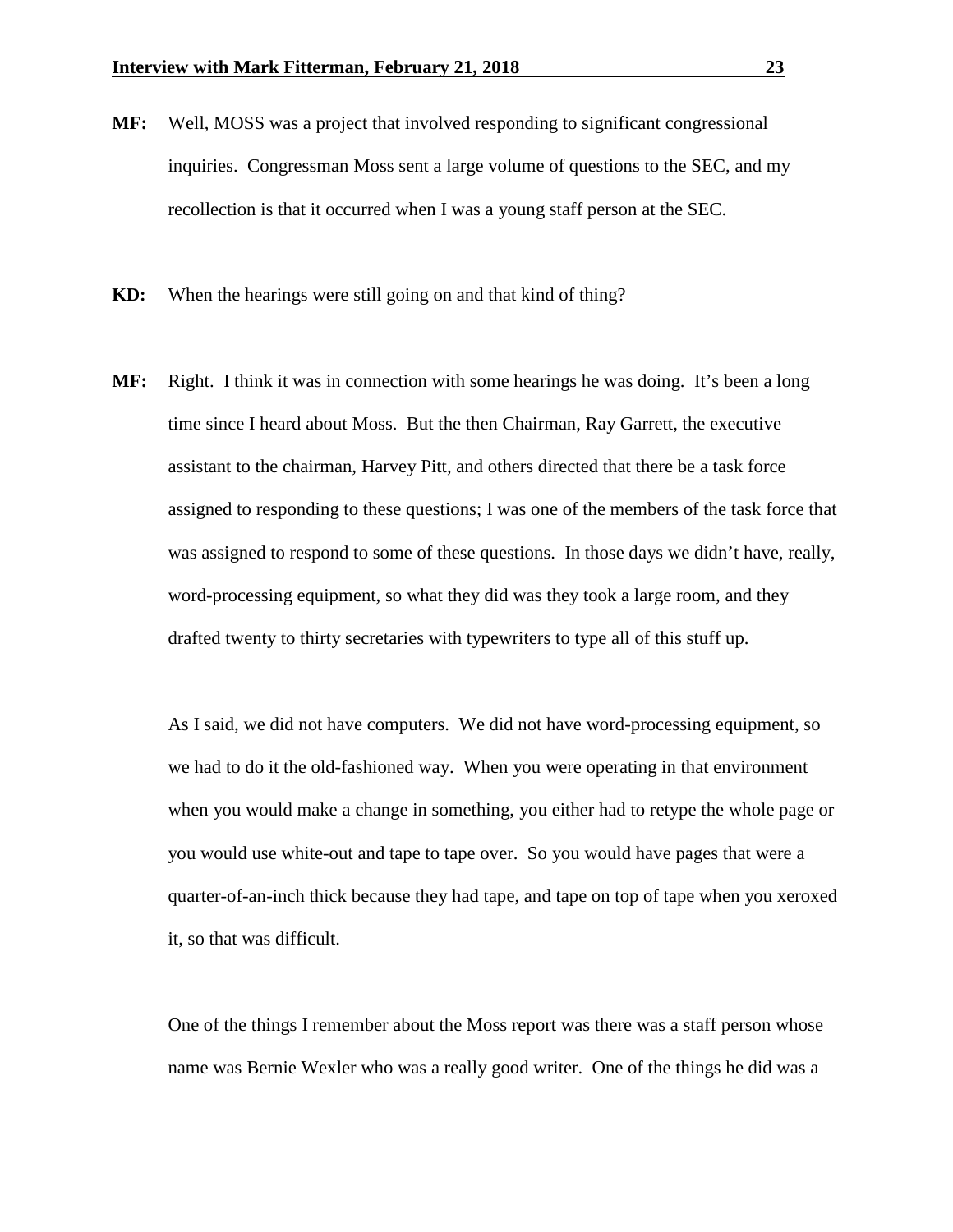history of the SEC; it was more tongue-and-cheek than anything else because it discussed the period when the SEC, during the Second World War, was sent to Philadelphia. I think he described it as, we were sent to Philadelphia to do nitpicking registration statements, things like that. It was a very clever job. That's the one thing I remember from the Moss report, but we produced a voluminous series of responses. I don't know whatever happened to them once they left us and went to the Hill.

- **KD:** Do you remember who came up with the acronym?
- **MF:** I don't remember who came up –
- **KD:** Because obviously the whole point here is that you've named the project after the congressman.
- **MF:** Oh, yes. That's right. But I don't remember who did it.
- **KD:** Okay. The other one is, your office had some involvement in unwinding Ivan Boesky's firm after he was convicted.
- **MF:** Yes. When that case was brought, his firm which was called Seemala, had huge positions. The commissioners and the chairman and division director were concerned about how to unwind these positions without disturbing the market. So our job in market regulation was to oversee the people who are unwinding the positions, so we would have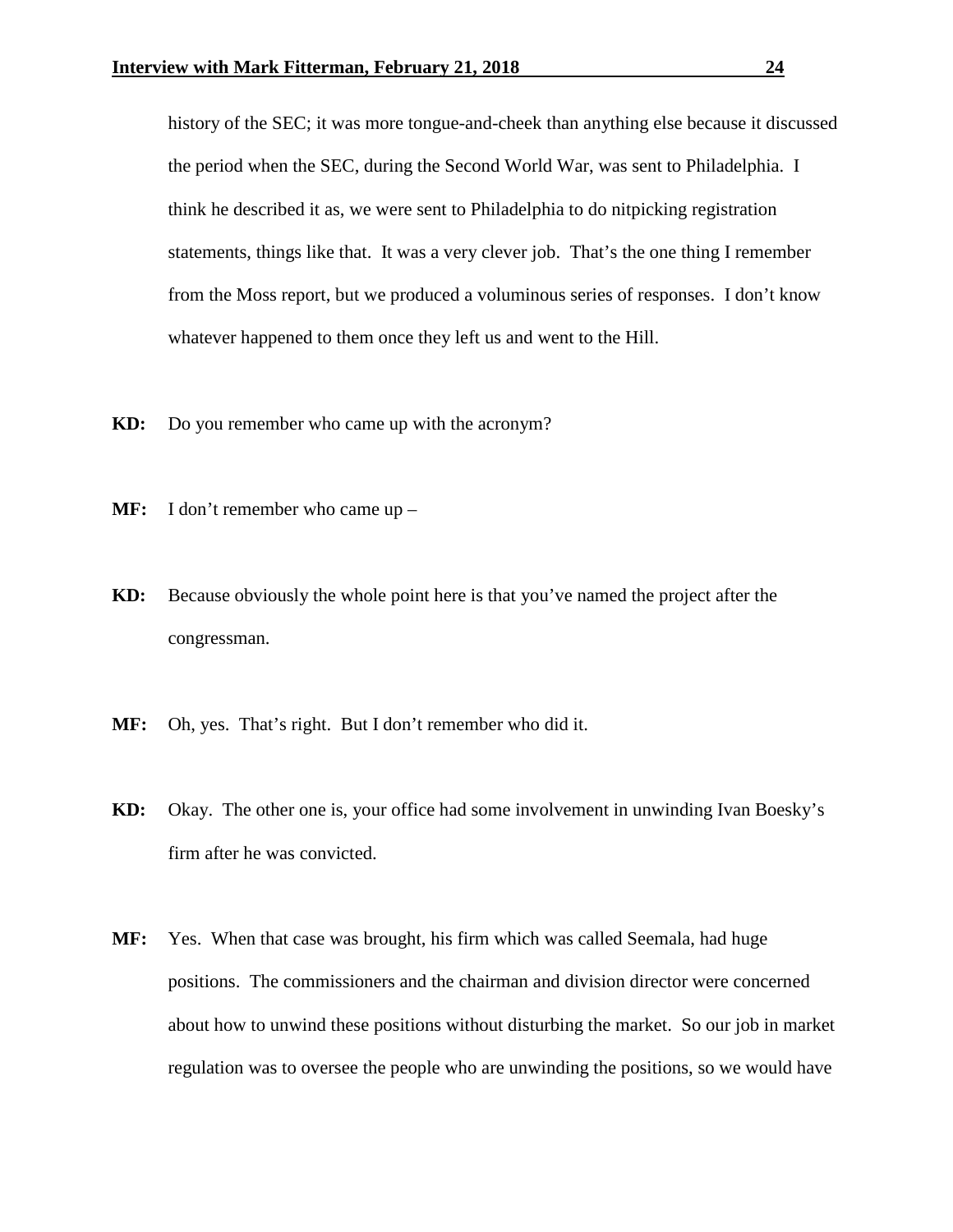almost daily calls with them, you know, how much did you sell today, what prices, and those kinds of things. That was a very interesting project because you got to be involved in the actual liquidation of a large portfolio which normally those of us who just did the regulatory work don't get to be involved in.

- **KD:** So were you just looking for signs that the market was moving, that the market was picking up this liquidation?
- **MF:** Not so much that, but to try to move pieces in a way that did not disrupt the market, so selling smaller pieces, pieces that are more liquid first. You know, we deferred to the industry professionals who were involved in actually doing it, and then we kept tabs on them, and we had regular communication. They were successful in ultimately liquidating the portfolio.
- **KD:** How long did it take?
- **MF:** I don't remember precisely. I would say months.
- **KD:** Okay.
- **MF:** Because I think it was a billion-dollar portfolio, which in those days was a large portfolio. I mean, today it would not necessarily be viewed as a large portfolio.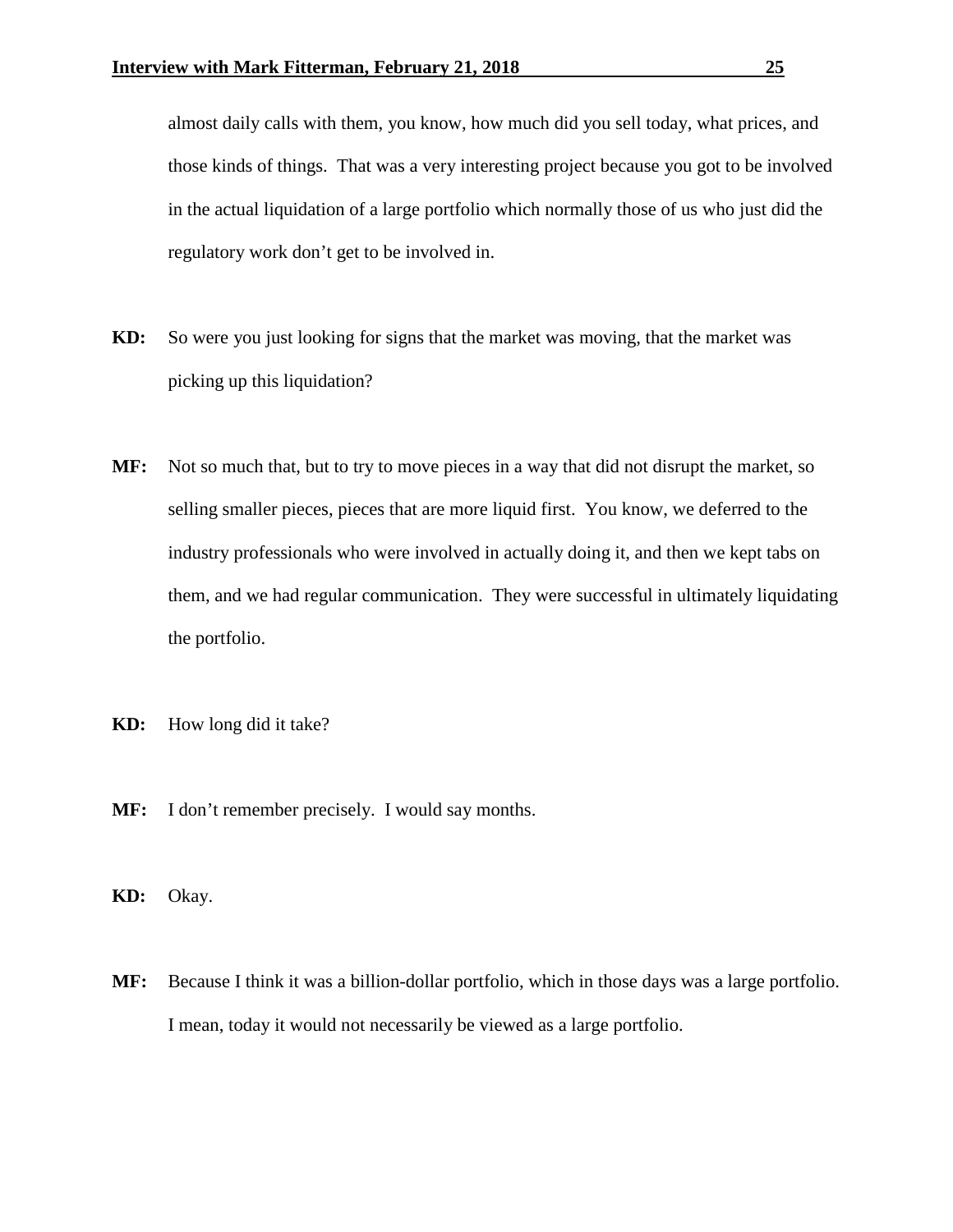- **KD:** Right. Okay, and I think that was around '87 or so.
- **MF:** I believe that's right.
- **KD:** Yes, and it would have been, maybe, crowded out by something else that happened in '87.
- **MF:** Well, we had a very large market decline, and I don't have that much precise recollection this many years afterwards, but what I do remember was, particularly not so much October 19th, the first day when the market was down at least by Dow standards 22 percent, but the next day when the decline continued, and there was concern on our part, "our" meaning the SEC's part, that the exchange might have to halt trading. That, I think, would have been a major issue in terms of the confidence that investors had in terms of the market, because before the market crash, there were no such things as circuit breakers, so you could halt trading in an individual stock. If it was an imbalance of buyers or an imbalance of sellers, you could halt trading in an individual stock –
- **KD:** The SEC could.
- **MF:** Well, generally the markets could. There were several types of trading halts. First, there is an order in balance halt, and that would be the New York Stock Exchange, the primary market. If there was a large imbalance of orders such that you couldn't maintain a fair nor orderly market, they would halt trading and try to do a restart and try to get an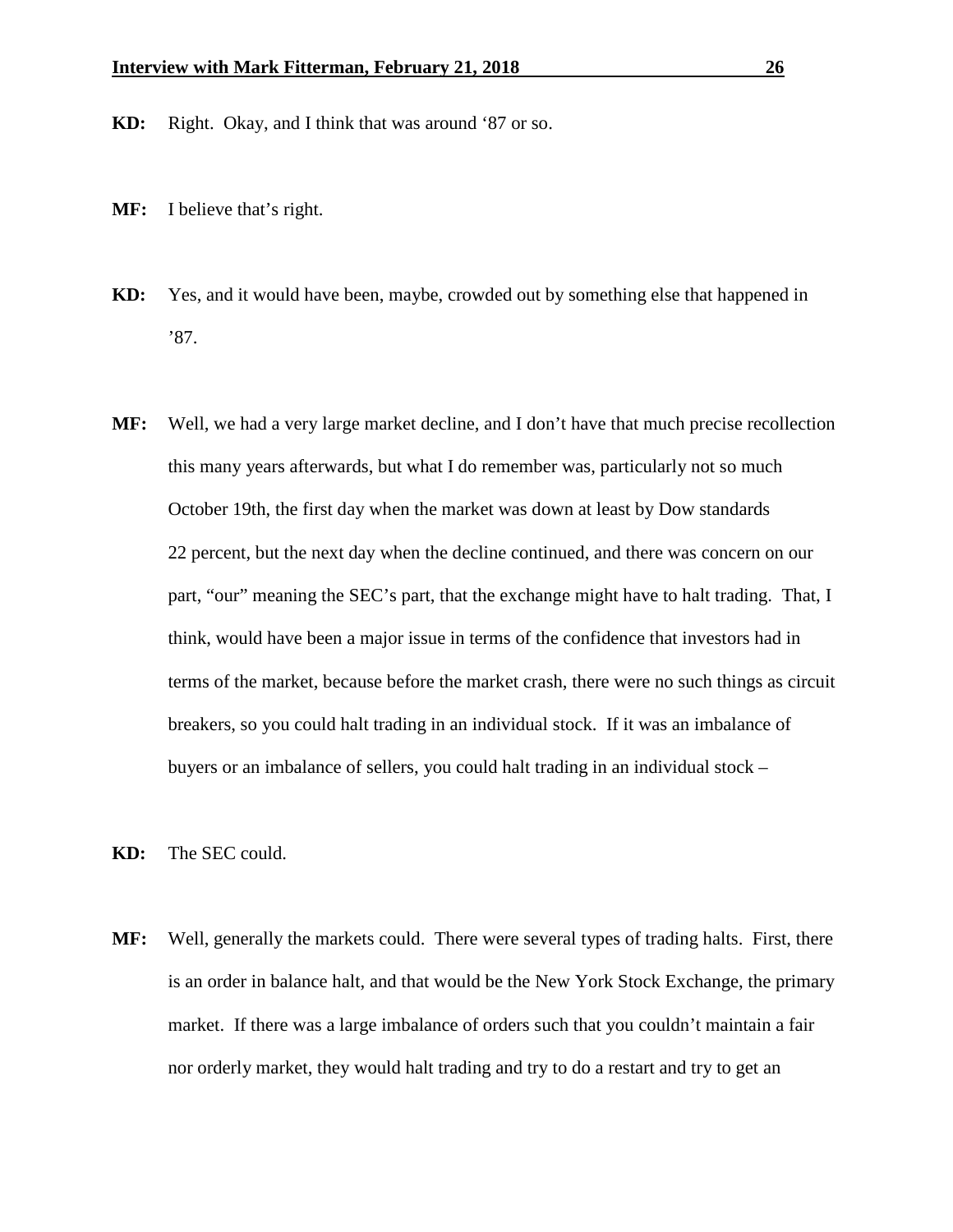equally fair price. The next kind of trading halt is a regulatory trading halt. So let's say, a company issues news. You want to give investors an opportunity to digest the news and determine where the stock should move if it's going to move. And there were protocols in terms of when you would reopen the stock. Normally you would put up an indication of interest and then you would wait a certain period of time before the stock would be open.

The other kind of trading halt is an SEC trading halt. Now, the SEC can halt trading for up to ten days; usually it's because of absence of current information in the market. Prior to the late seventies, the SEC would continue to tack on trading halt after trading halt. So you do ten days, and then you would do another ten days, and another ten days, so it could be indefinite. The Supreme Court put a stop to that, saying, "No, you can't do successive ten days. In order to have a new ten days, you would have to have new facts." So the Commission stopped issuing the successive trading halts. Now an SRO, the New York Stock Exchange, can halt trading indefinitely, but the SEC cannot.

- **KD:** And this was the situation in '87?
- **MF:** Well, in '87, the situation was the SEC could halt trading in an individual stock. The SEC could not halt trading market-wide, and still cannot halt trading market-wide. What happened afterwards was the markets, in conjunction with the SEC, developed circuit breakers. Originally the circuit breaker was based on the Dow Jones Industrial Average. If it was down X amount, the market would halt for, I don't remember, thirty minutes or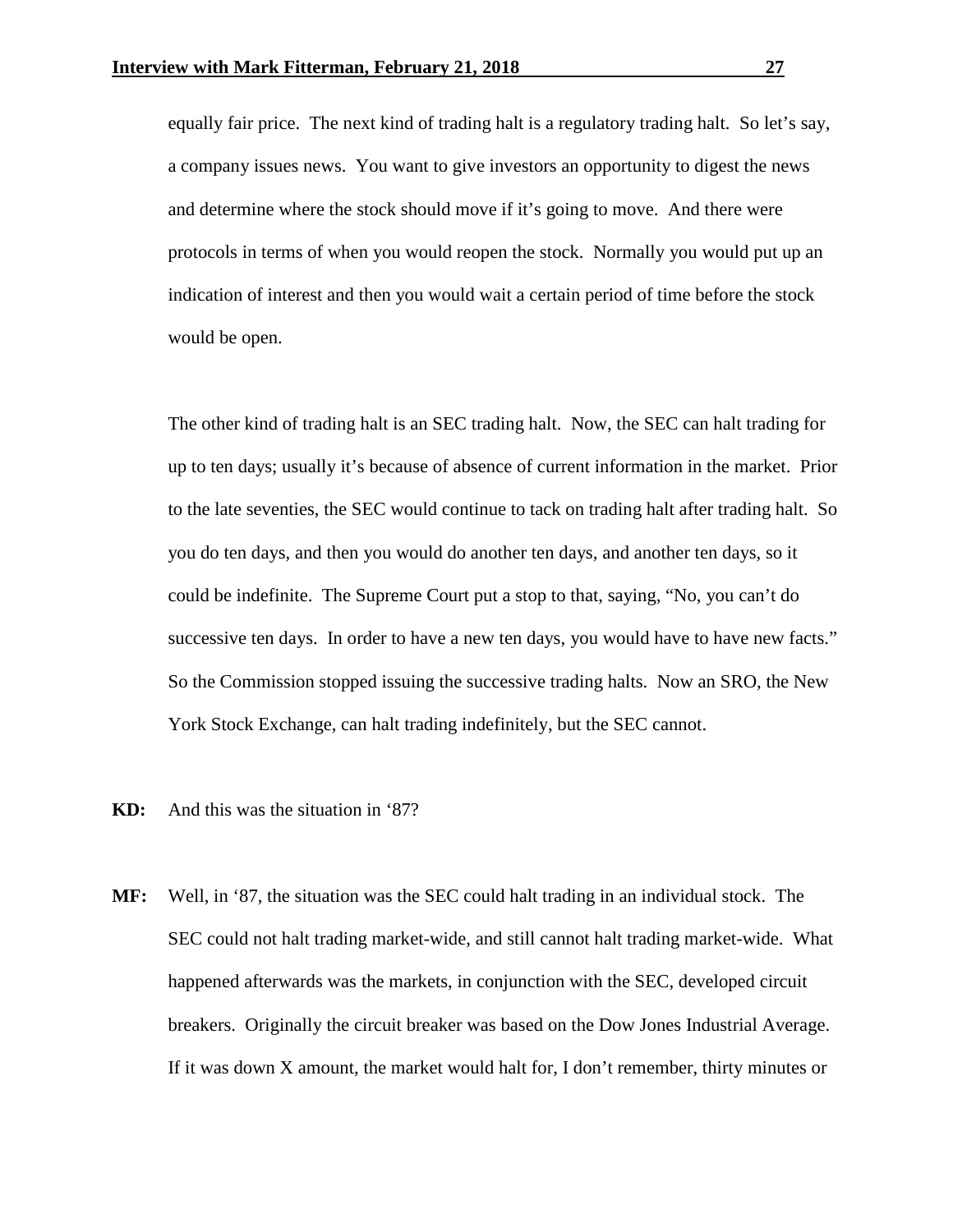something, and then it would reopen, and then if went down more, it would halt for a longer period. If it happened close to the close, it would close for the rest of the day, that kind of thing. Since then the circuit breakers have been changed to the S&P 500, and they're very rarely have been used. As a matter of fact, I can't think of a situation in which the major circuit breakers have ever been triggered.

- **KD:** Were the circuit breakers tied to the Dow before?
- **MF:** Initially they were tied to the Dow. Now they're tied to the S&P, but it's the same thing.

**KD:** Why the change?

**MF:** Why the change? Because I think that the Commission, in cooperation with the markets, determined that the S&P 500 was a broader reflection of the market. I think today it's a 7 percent decline, so the declines that occurred more recently didn't even come close to that, and while they were large market drops in absolute terms, in percentage terms they were only, I think, around 4 percent. The reason the October 19th, 1987 was a concern is we had never had a decline anywhere like a 22 percent decline in the market. But I think there were some declines way back, I think before the development of the SEC, where markets would go up and down by large percentages, but nothing like this, and it was very disconcerting.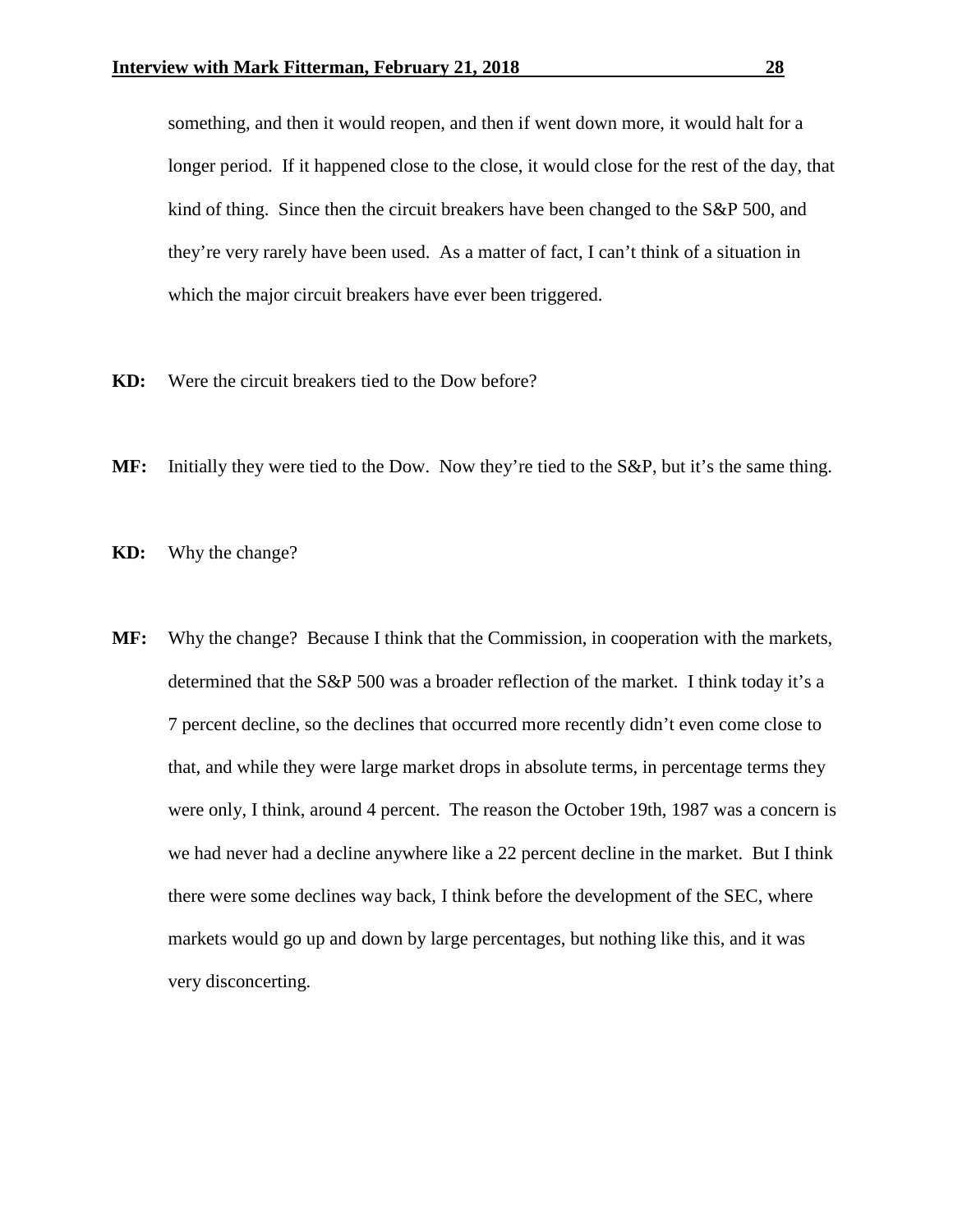Fortunately, from a regulatory standpoint, things went relatively smoothly in the sense that we only had, I think, one firm that was under capital as results of the decline on October 19th, but the concern was that a market decline would continue. And so after that market decline, the division was instructed to do an investigation and a report which we did trying to analyze the reasons for the market crash or break.

- **KD:** So did you split this up among the different parts of market reg?
- **MF:** Yes. I mean, most of the people in the division worked on the report.
- **KD:** Okay. So what was the piece that you ended up with?
- **MF:** Well, my job was overall coordinator, and I think in terms of personal responsibility for the drafting. I mean, various offices drafted various pieces, and what we tried to do is put them all together. I think Chapter 3 which was mostly of findings, was the chapter I had the most involvement in drafting.
- **KD:** Okay. And this is where you talked about the futures market?
- **MF:** We talked about the futures market, we talked about portfolio insurance, and we talked about the impact of futures markets on equity markets because the thing that was different in the eighties was, as I said earlier, the advent of financial futures, futures on the major stock indices, so that you could buy synthetically the S&P 500 as a future with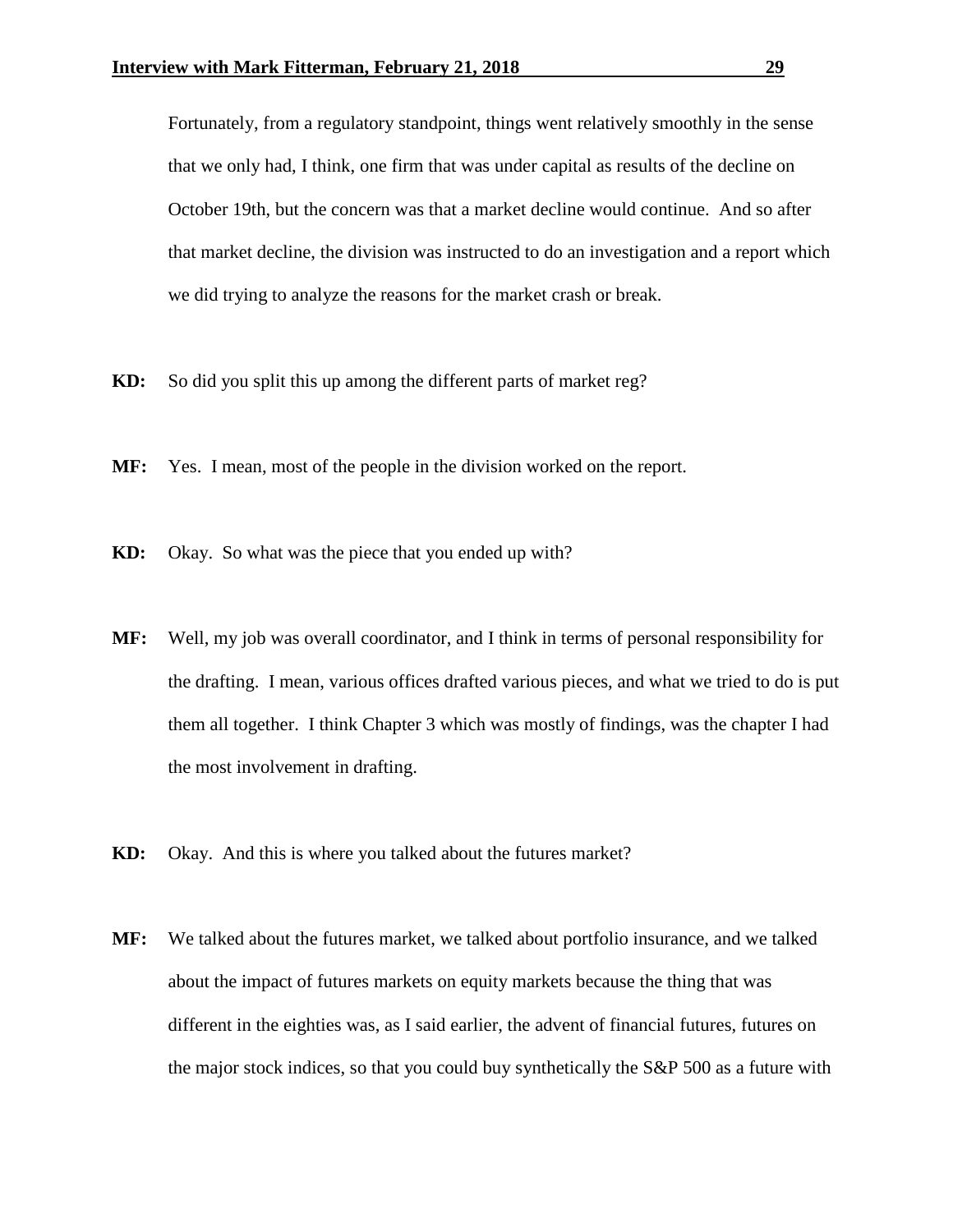much less margin than if you were going to buy the individual stocks in the S&P 500. First of all, it would cost you a lot of money, and you could only get 50 percent leverage, whereas in a future you can get much greater leverage, so the result of that is, it injects the potential for greater volatility in the market. It also injects the potential for greater ability to hedge in the market because you could hedge a stock portfolio with futures cheaper than you could hedge a stock portfolio with, let's say, government bonds or something like that.

- **KD:** What was the long-term result of this look into the '87 market then?
- **MF:** Well, I think the most significant impact was the development of the circuit breakers, because after that happened, we didn't have any more of these types of major events until in more recent times, the so-called flash crash of, I think, 2010, and there was a mini flash crash just weeks ago. But those, I think, were somewhat different in that in recent years, there's much more algorithmic and high-frequency trading, and so what happens in some of these flash events is that the buyers dry up. So there are only sellers in the market and so you could have the market move significant amounts on relatively little volume.
- **KD:** Now, something you spent a good bit of time on in the nineties was this large trader rule. How is that related to what followed the '87 crash?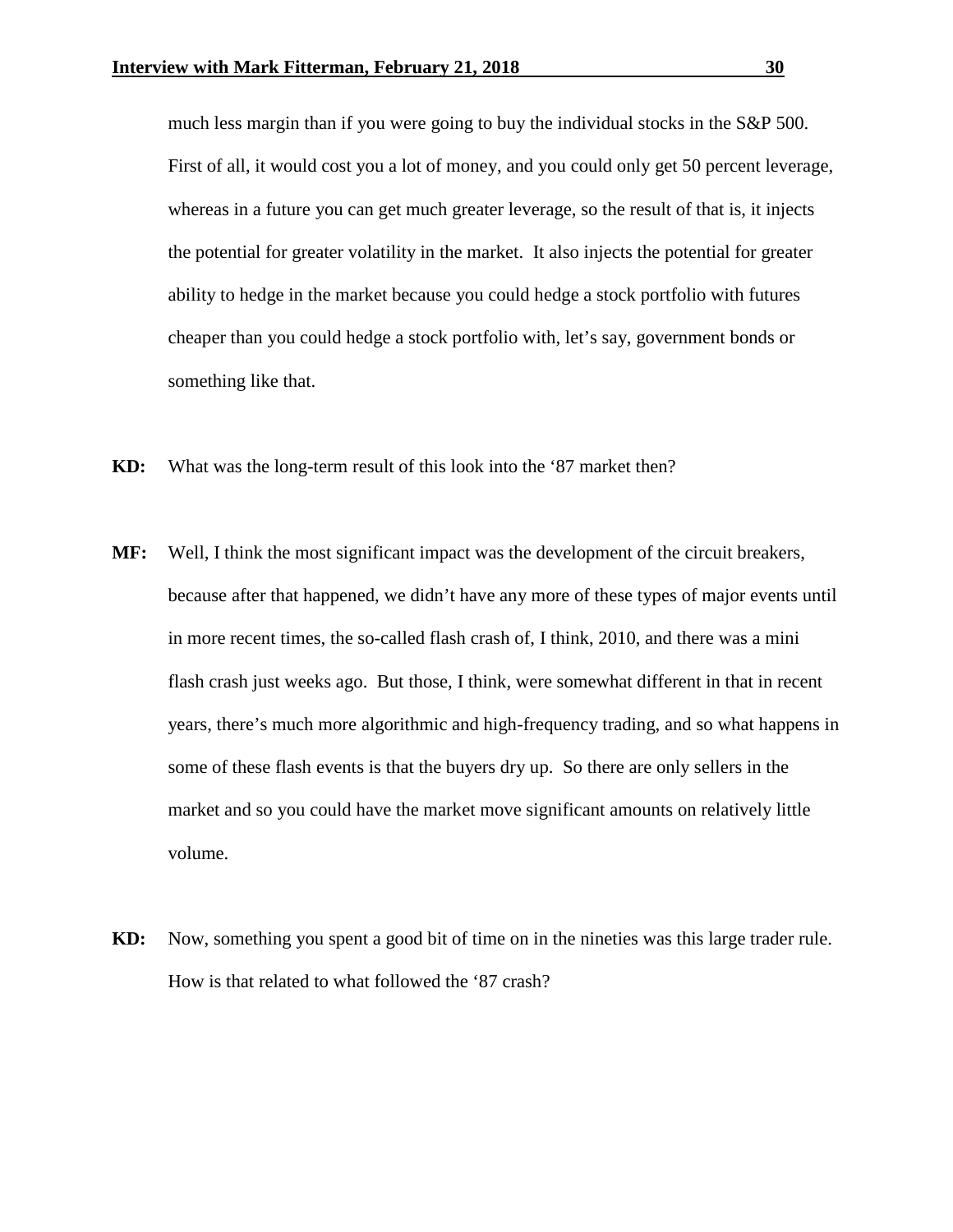**MF:** Well, there were a couple of things that came out of the market crash on the legislative front. The SEC asked Congress for authority to adopt a large trader rule, and the reason for a large trader rule was to try to give the staff and the commissioners better tools to analyze market trading because it was very labor-intensive and time-consuming to try to reconstruct trading even on one day. And because the market has become more institutionalized over time, it's more important than ever to be able to understand who's in the market and what they're doing. So we felt that if we had a large trader reporting system, we would be able to analyze trading better.

The problem that we had with the large trader rule was the logistics of actually doing it from a regulatory standpoint and developing a system that the industry could build and comply with, and so we found it too difficult at that time to be able to do it. Now, more recently, the SEC did adopt the large trader rule, but it used a different method to attack the issue, which was much easier for people to comply with.

- **KD:** Well, what's the method? Are we talking about technology? Is that the thing that was in the way?
- **MF:** Well, no, it was trying to identify all of the accounts that somebody had because people would have accounts in different roles at different firms, and while we had something to model on –the CFTC for a long time, had a large position reporting rule, and there's a large position reporting rule in the standardized options market – this was much more complicated because of the myriad ways in which people can hold stocks and being able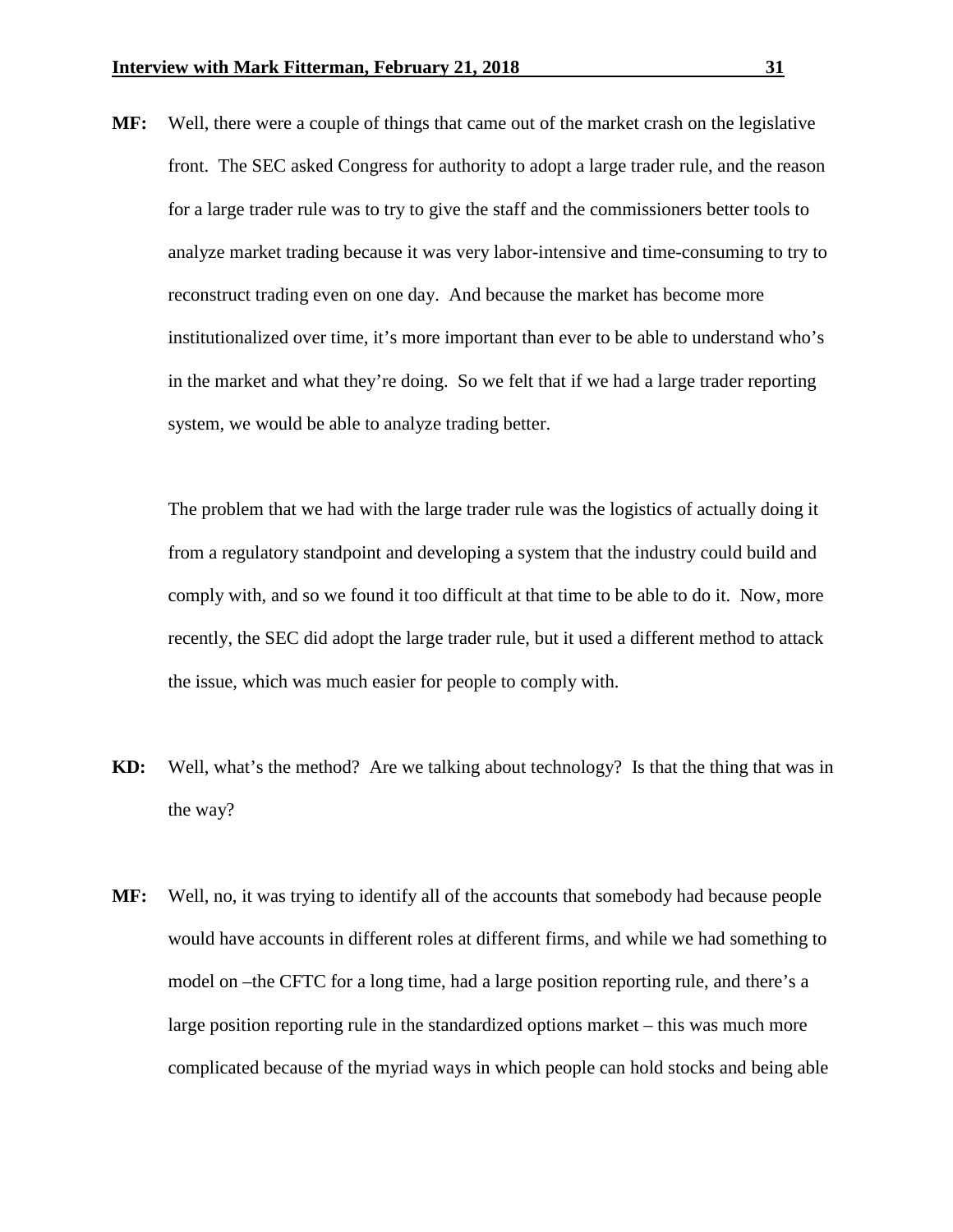to identify all of them in a way that allowed us to put everything together. So what they did in the large trader rule that they adopted was to say, okay, viewing people as having discretion over trading.

If you have discretion over trading, then what you're supposed to do over enough trading – and they picked a fairly large number as the threshold, which was another problem that we encountered when we tried to do this before – if you exceed the threshold, then you're supposed to file a form with the SEC, get a large trader number, give that large trader number to each of the broker-dealers where you have an account. So there wasn't reporting on a regular basis, there was, hold the information, and if we need it we'll call you, and you'll send it in. Sort of like what the Treasury Department does with respect to its large position reporting for government bonds. So that was sort of the model that they ultimately settled on. I don't think we're aware where they've actually called for the information yet, but it's there as a tool for them if they want to do it.

Let me just finish, because you were asking about what did we do as a result of the market crash. The other piece of the puzzle, and this also tied into what we were discussing earlier with Drexel Burnham, was risk assessment. We requested from Congress and got authority to adopt a risk assessment rule, and the risk assessment rule enables the Commission to require certain broker-dealers to report information not only about themselves, because broker-dealers are required to report their financial information regularly to the regulators in the form of what are called focus reports, but they're not required to report information about their affiliates. And so what the risk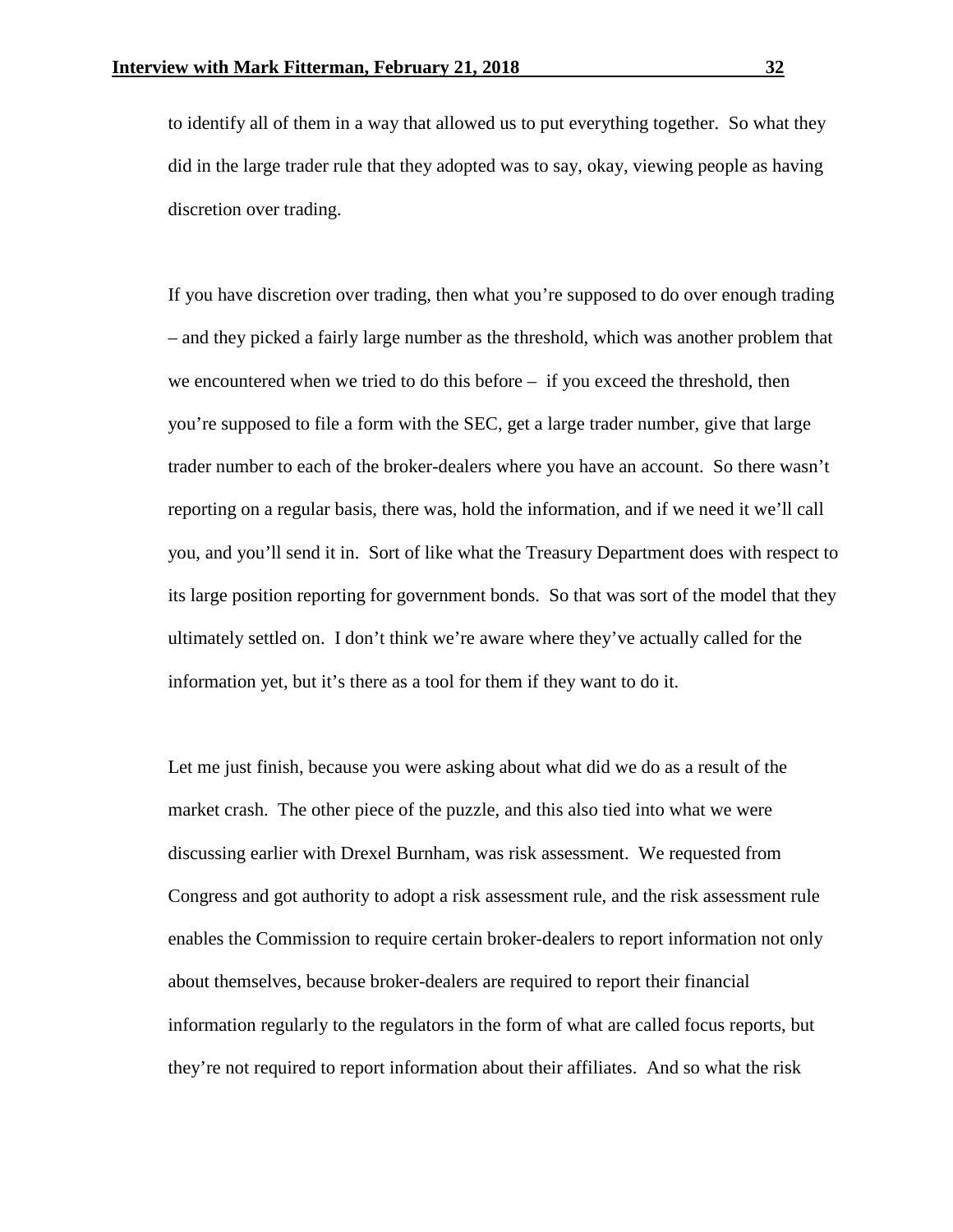assessment rules do is require broker-dealers that are subject to it, which are basically all clearing firms and any other firms with capital of \$20 million to report information about their material associated persons.

The only problem with the rule when we drafted it was we didn't define what a material associated person is. We gave guidance as to factors to consider, so it's a "you know it when you see it" kind of thing. But the rules been in effect now for a long time. There are only about 250 filers, and the SEC, originally when the rule was first put into place, had only one staff person reviewing all this information. Now they have a decent size staff in Mike Macchiaroli's office that reviews the risk assessment information. They check based on focus filing, to see if there's a firm that has twenty million in capital to go out to them, and say, gee, you have twenty million in capital; how come you're not filing risk assessment reports? And so that's how they catch potential new filers.

- **KD:** Okay. So, has this actually been used?
- **MF:** Oh, well, I don't know how they use it because I'm not on the staff anymore, but I do know that our clients who have to do this spend time thinking about which of their entities have to report, and what information needs to be reported, and those kind of things, so we don't get a lot of questions about the risk assessment rules, but we get some.
- **KD:** Anything else we should talk about in the nineties before we have the creation of OCIE?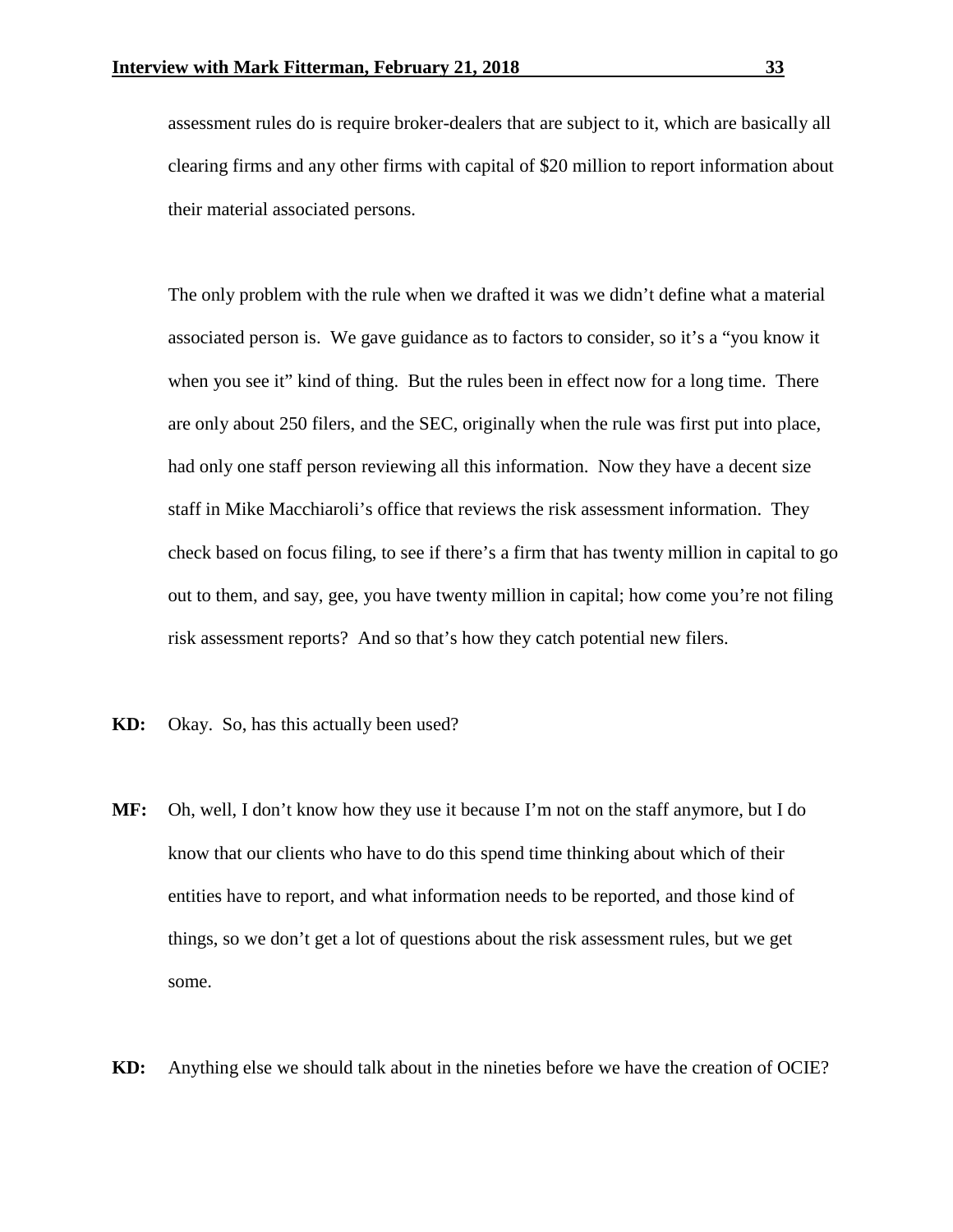- **MF:** I don't think so. The other thing that was in my portfolio as head of inspections was my enforcement liaison hat. I was the enforcement liaison for market regulation for brokerdealer kinds of cases. I was involved in any significant broker-dealer case that was brought by home office enforcement or one of the regional offices, and so we had some very significant cases that were brought. I can't remember them precisely because all the time merges after a while, but we had some fairly significant cases, some of which involved cases where there was not only an SEC action, but there was also a state action. The states often would put together a task force of multiple state regulators that would be involved in the state aspect of the enforcement action.
- **KD** And what would your role be there? Would it be to sort of walk them through some of the material facts?
- **MF:** Well, there were a couple of things. One is they would approach us on theories. You know, do these facts violate the rules? We would discuss theories; we would discuss sanctions. We would assist them by reviewing some of their memos because in order for enforcement to bring a case, they would have to not only conduct the investigation and take testimony and review records, but they would have to draft a memo to the Commission because they would need authority from the Commission to bring an enforcement action whether it's an administrative proceeding or a injunctive proceeding. That would have to go to the Commission, and the Commission would have to approve it, and so those memos were reviewed by the other divisions including the General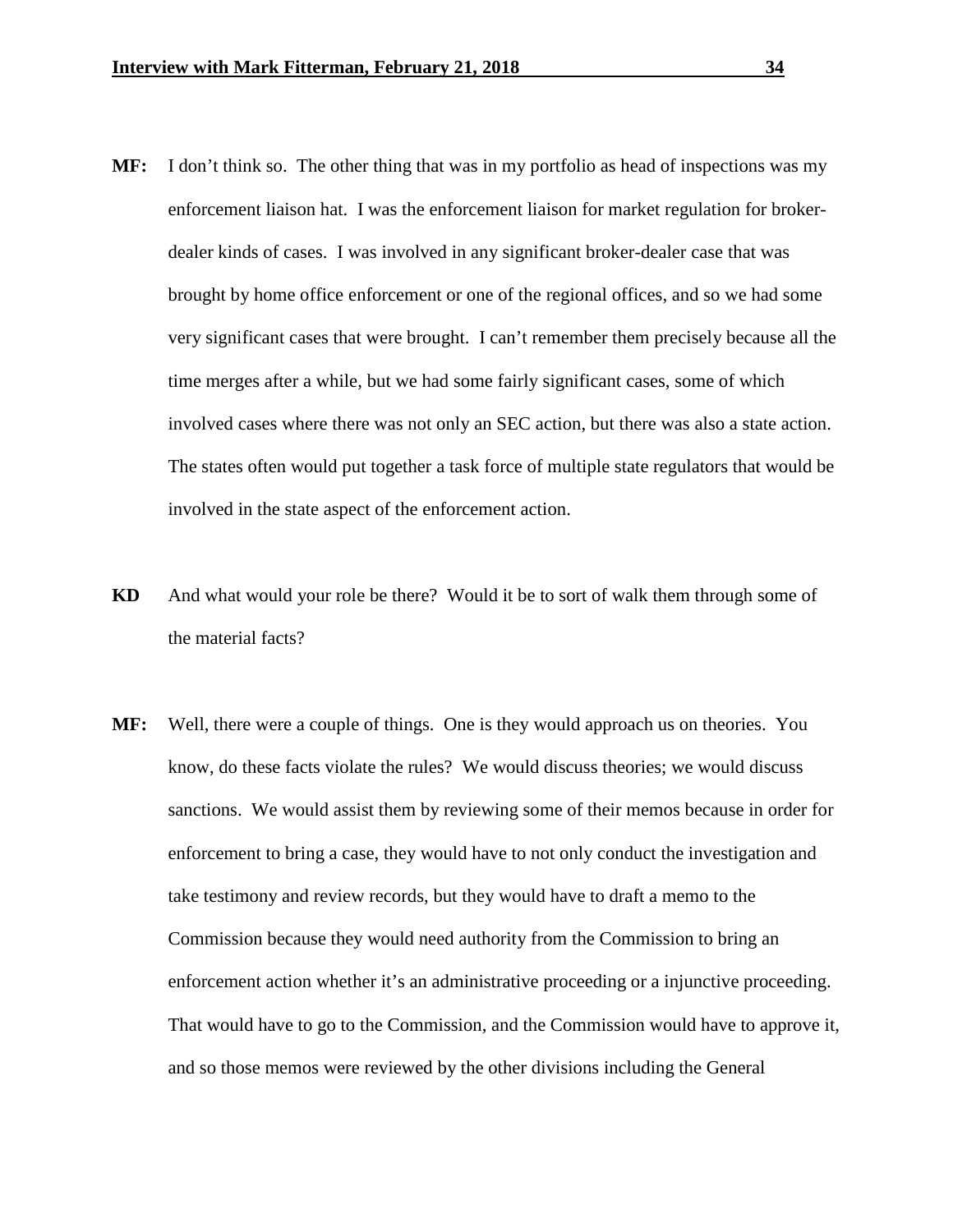Counsel's office who had a role in it. If it was a broker-dealer case or a market manipulation case, we would review it as well.

- **KD:** So we've been talking about this function within market reg that was the oversight inspections; is there a sense of why the decision was made to kind of pull this out and to form OCIE?
- **MF:** I'm not quite sure. It was the idea of then Chairman Levitt to break out the examination and inspection functions from the divisions of investment management and market reg and create a new unit whose sole job it was to do inspections. One of the effects it had was to separate the substantive regulatory functions within two divisions from the examination function, which I think was more problematic at least initially, for investment management than it was for market reg in part because investment management historically had used their examiners not only to conduct examinations, but also to gather industry information.

So by having them separate, that gave them less useful information. Also having the examination of function separated made it a little more difficult to have input from the examination side on regulatory proposals. But over time, OCIE developed a mind of its own, if you will, a unique identity, and I think now it's been in place since 1995, and so it's probably a permanent fixture. Although if I had my personal druthers, I would not have created OCIE and I would have kept those functions within the division.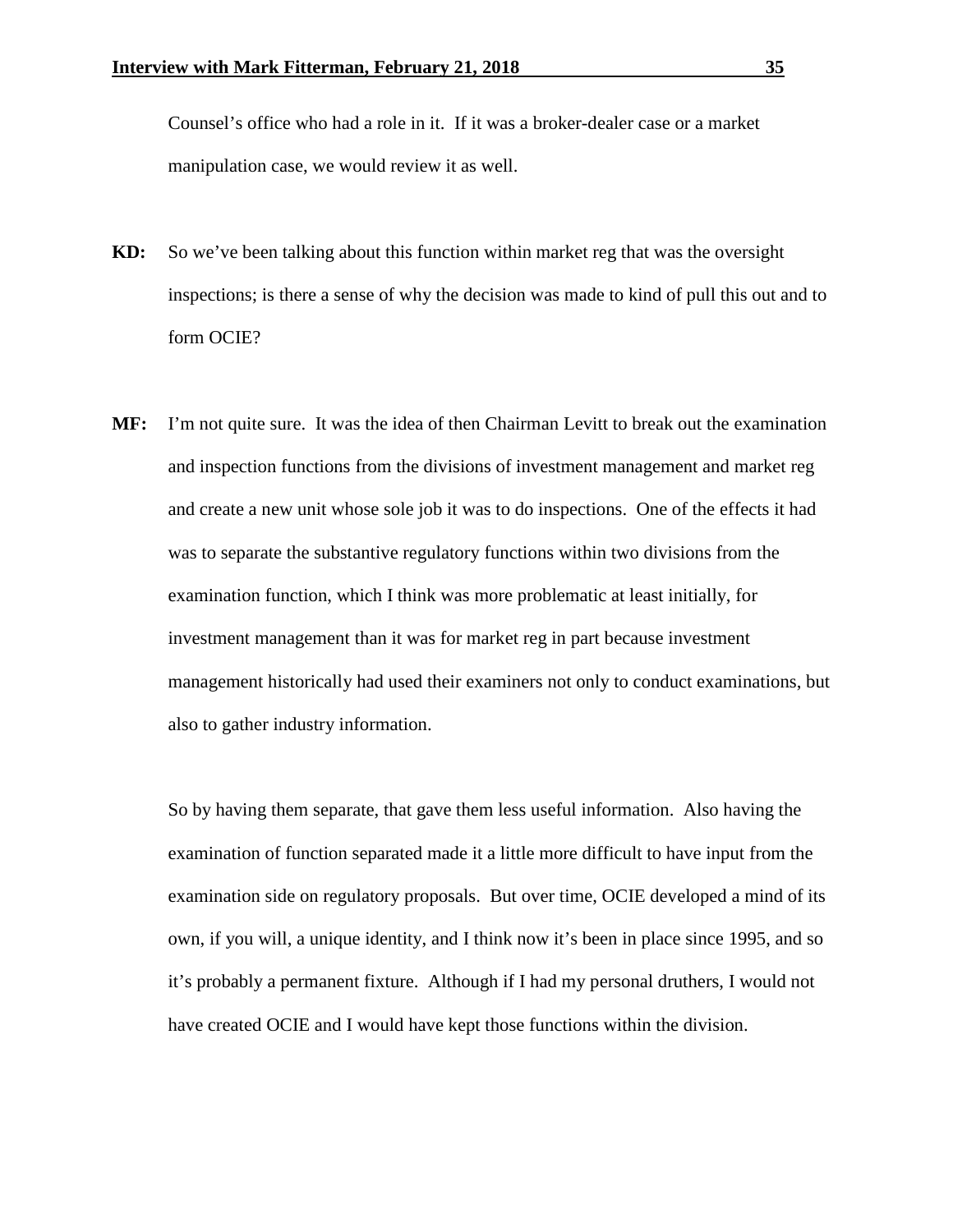- **KD** Your time there, you would have been building this thing up, sort of coming together with your counterparts.
- **MF:** Well, in order to create OCIE, it was not that difficult. All they did was transfer all of the staff people who were in the inspections office, my inspections office, and the people who are in Gene Kohlke's office into OCIE.
- **KD:** And nothing really changed?
- **MF:** At least at the headquarters office. In the regions there was still separation between the branches that did investment advisor and investment company examinations and the examiners that did broker-dealer and transfer agent examinations, so in the regions it was not as much of a change as it was in the home office.
- **KD:** Okay. And you left late '95?
- **MF:** I left in December of '95. I think OCIE was created in March of '95, and my decision to leave was partly based on the fact of the change to OCIE and change in my own personal portfolio at the Commission, because I had to give up my NASAA role; I had to give up my enforcement liaison role. But also because we had additions to our family, and so we looked at our family finances and decided that it was time to make a change.
- **KD:** Often happens.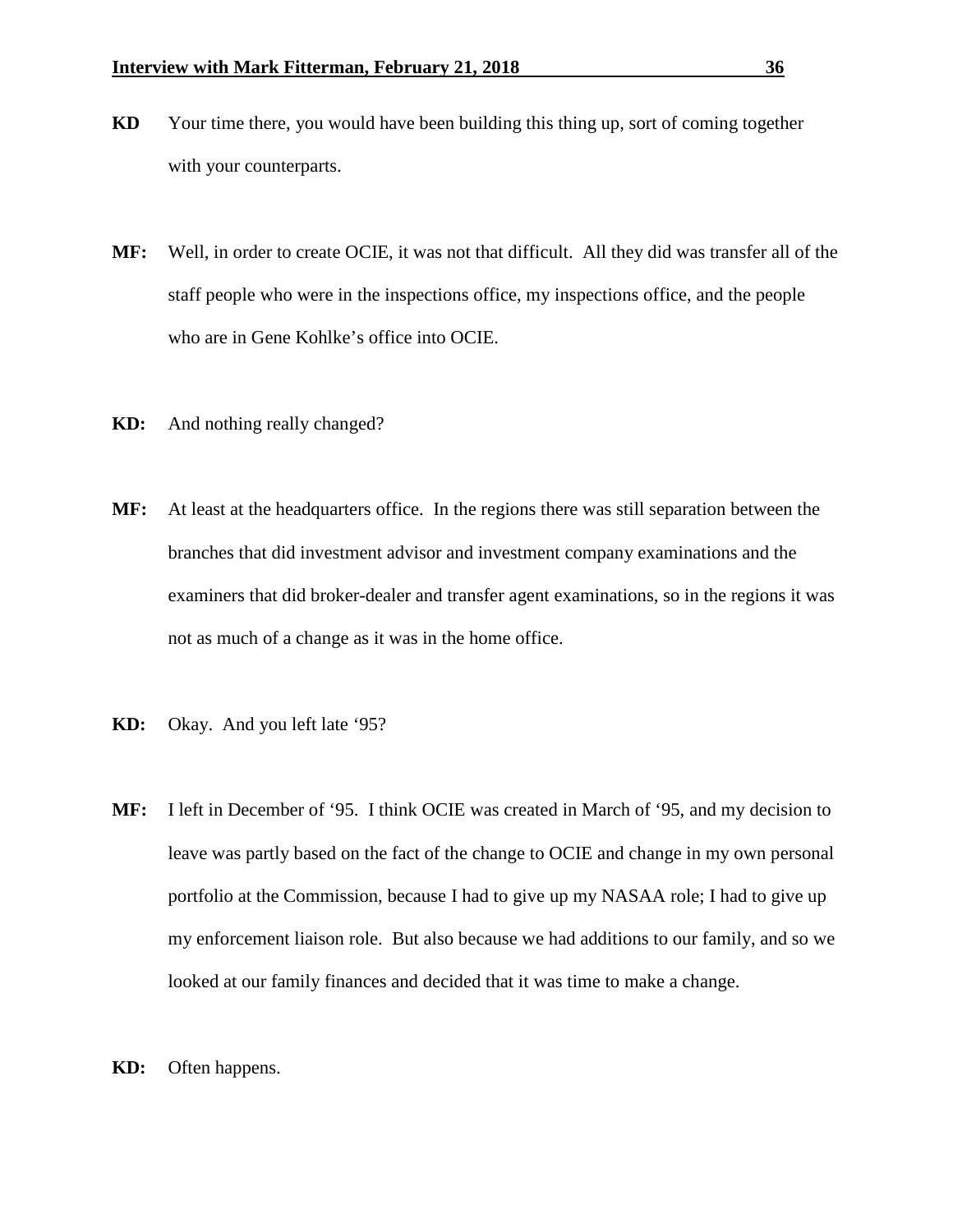- **MF:** Yes, so we decided as a family to stay in Washington. That resulted in my getting involved with a law firm here in Washington as opposed to going to New York and working for a broker-dealer, which I had the opportunity to do, but chose not to because neither my wife nor I wanted to live in New York. Notwithstanding all the wonderful things about New York; we liked living in Washington.
- **KD:** So did you come to Morgan Lewis right off then?
- **MF:** Yes, and in fact that was one of the mistakes I guess I made, is that most people, if they have an opportunity, take some time between jobs to decompress, but Lloyd Feller, who is the person who was responsible for bringing me here, said, "Oh, we need you, we need you, we need you. We have a project for you." So on Friday I left the SEC and on Monday I started here. I'm not sure if it was the first day or the second day they sent me to New York to do a review of a broker's broker, one of our major broker's broker clients. And so now I've been here at Morgan Lewis; this is my twenty-second year.
- **KD:** Okay. And have you been mostly doing market structure in your practice?
- **MF:** Actually, no. There aren't that many clients, other than exchange clients, who really are involved in the market structure debate in the sense of hiring outside lawyers to do things for them. We have some of our clients who have interest in some of the market structure rules and we've interacted with the staff on some of that. We have a number of clients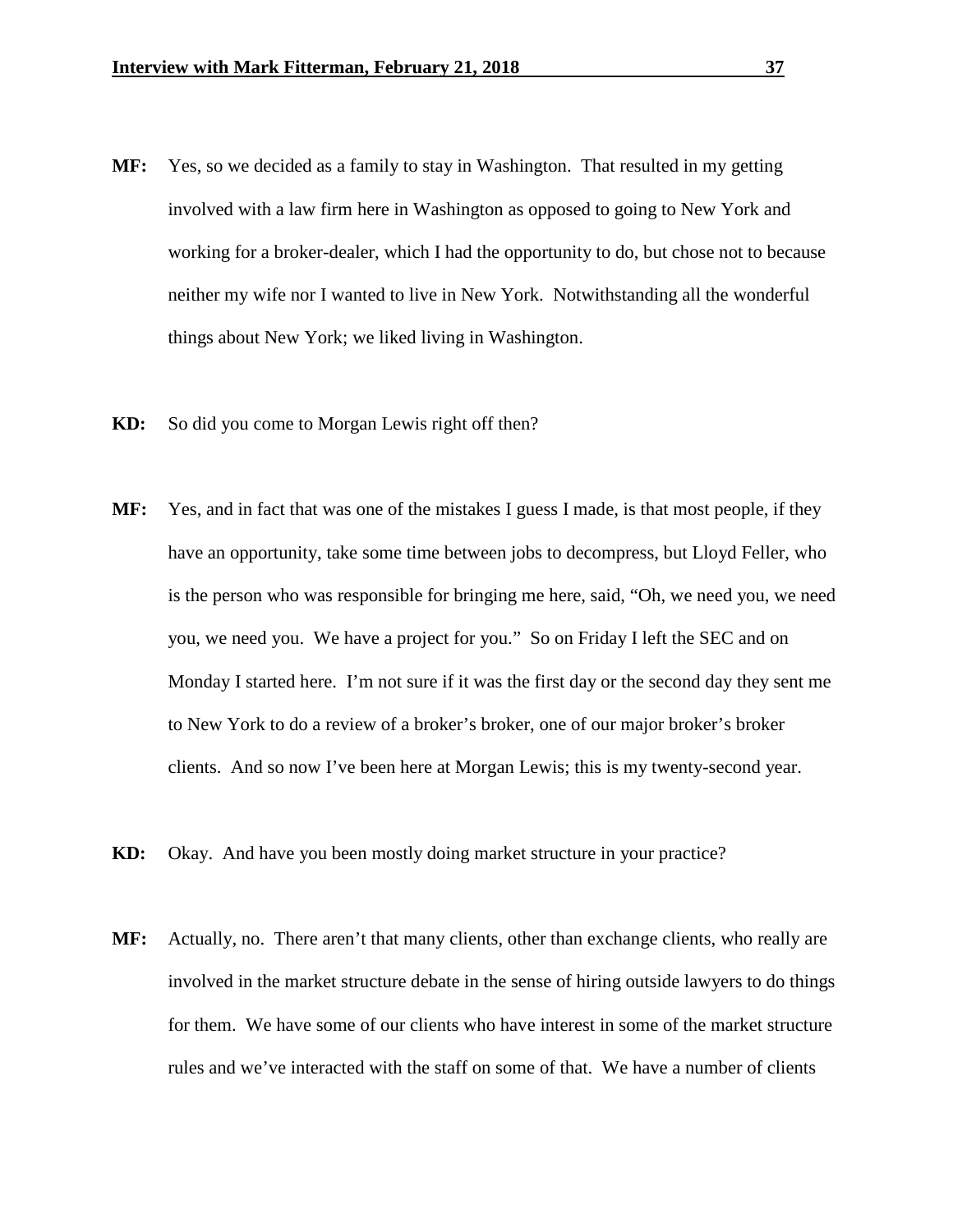who run what we call alternative training systems. There is an SEC rule called Regulation ATS, which was adopted after I left, I think in 1998, which treats brokerdealer systems as – they define them as exchanges, but allow them to function without registering as exchanges. So we were involved in a number of those kinds of entities, but we don't do that much in pure market structure.

Most of what we do is responding to regulatory questions, counseling clients on investigations and broker-dealer examinations. The one thing that I would mention that really has changed a lot since I came here is we get many, many fewer pure trading questions. So if somebody wants to put on a large trade at the close, in the day, they would call us up and say, "Oh, we want to do A, B, C. Is that okay?" Now, because of the advent of algorithmic trading, many of the trades that would have been done as negotiated block trades are done by chopping orders up into little tiny pieces and executing them electronically, so they don't call us because the computer is executing the trade.

**KD:** Yes, I think a good place to wrap up is, you have an interesting perspective because you were there at the '75 Acts Amendments, and then you're on the other side working in your practice when you see Reg ATS go through and especially Reg NMS. A little perspective on the way market structure has turned out, what do you see that you kind of could have anticipated back in '75, and what do you see that you never would have anticipated?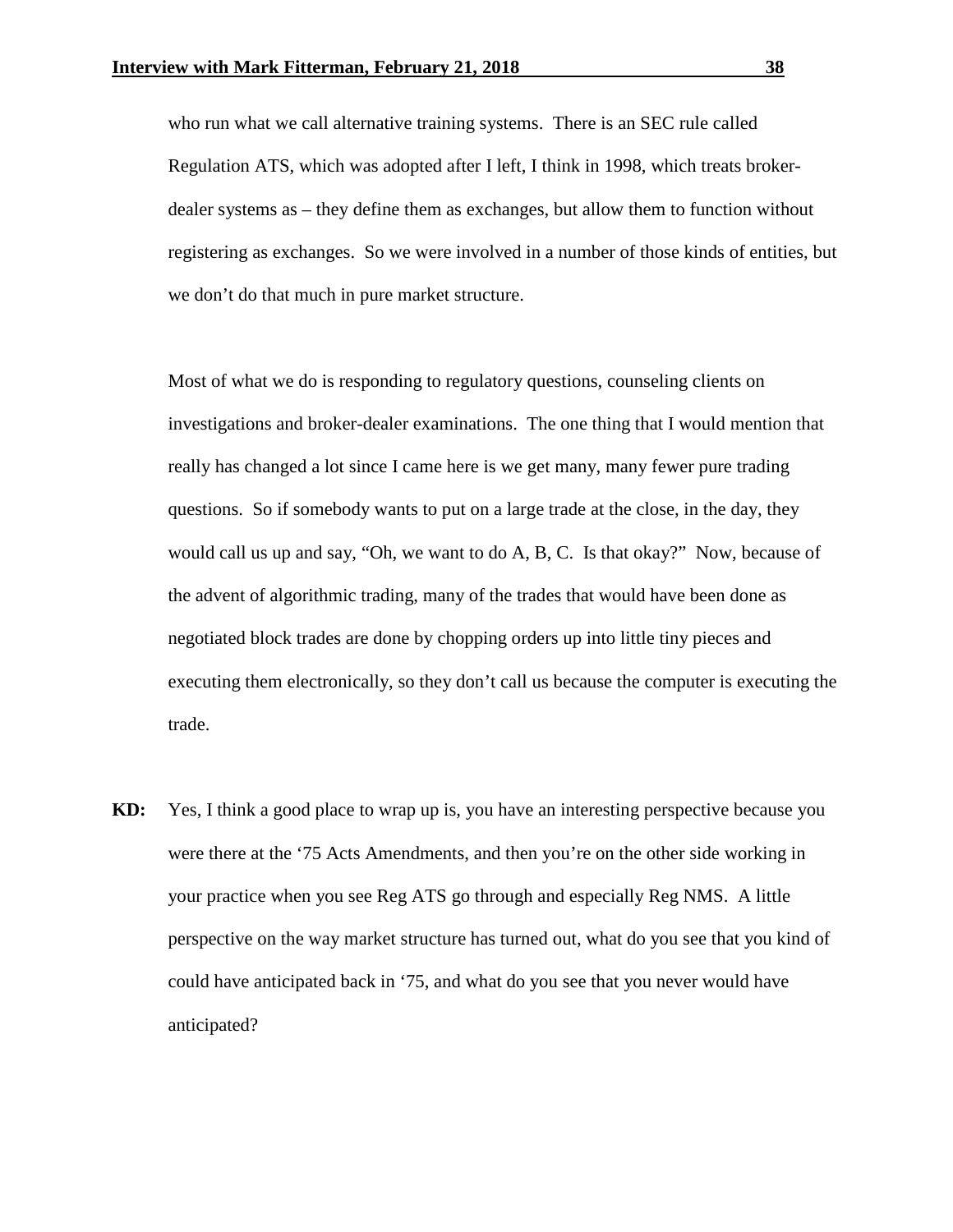**MF** Gee, I don't think we could have anticipated the high-frequency trading in 1975. I think there was a view at the time that what was needed was to go to a centralized electronic system and, in effect, get rid of exchange floors and have everybody put all their orders into a system. Instead we have linked markets, which is a fine model, but it's not, I don't think, the model that we really contemplated at the time. But it's a model that has worked over time. They're able to trade billions of shares in a day today. The settlement period has been reduced first from  $T+5$  to  $T+3$  and now from  $T+3$  to  $T+2$ , so all of that is due to the use and advent of computer technology. But I don't think I could have predicted where it actually came out when we were doing it initially.

What we were doing initially was, we were trying to get a more competitive marketplace and allow competitors other than the New York Stock Exchange in the door, and to deal with the impact of another major factor which was the elimination of fixed commission rates which was the other seminal kind of thing that happened in the seventies that changed the way markets work and firms interact with customers, development of online brokers and discount brokers which couldn't have happened in an era of fixed commission rates.

But I don't think we could have really anticipated exactly where we are, and of course the story continues in a sense that the Commission just finished a stint with an advisory committee on market structure and has some proposals that were put out for comment some years ago that may now see the light of day, and have now shifted gears to a market structure analysis with respect to fixed income and has created an advisory committee on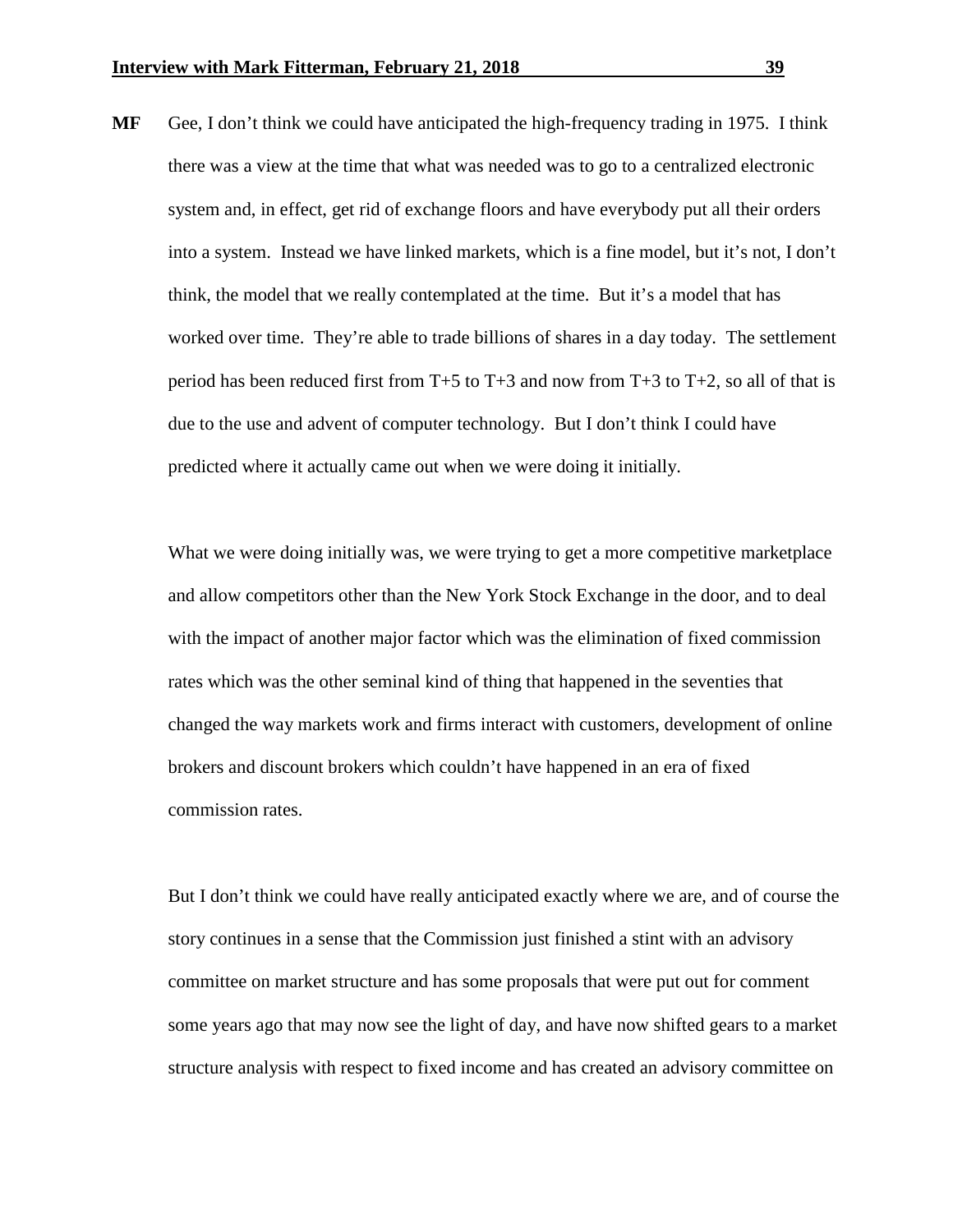fixed income market structure which is a very interesting development because for the most part fixed income was, one, a dealer market, and two, a market with a million CUSIPs, and so a difficult market to put together as opposed to saying we're going to trade Microsoft on ten different exchanges.

Now, the question is, how do you do ten million bonds? Each individually may trade by appointment. How are you going to get that all linked together, and technology is, I think, a major factor there with the development of alternative training systems for bonds. The question is, what do you do with them, do you link them? Then you have trace, which is another new thing since I left the SEC, but it's the FINRA reporting system for fixed income, and now not only corporate bonds but mortgage-backed securities, and more recently government bonds. So that's a whole new area of market structure which I think is extremely interesting and we're, I think, very much interested in seeing where that all comes out.

- **KD:** Sure thing. Anything else we should talk about that we haven't touched on?
- **MF:** I don't think so. We didn't talk too much about fixed commission rates, but it is something that we were involved in it in the Division of Market Regulation. The Commission, as I'm sure you know, unfixed commission rates gradually starting with institutional size orders. The '75 Act Amendments dealt with fixed commissions by eliminating them, but the SEC adopted a rule eliminating fixed commissions at about the same time, and we were involved in that. Prior to that, some institutions felt they had to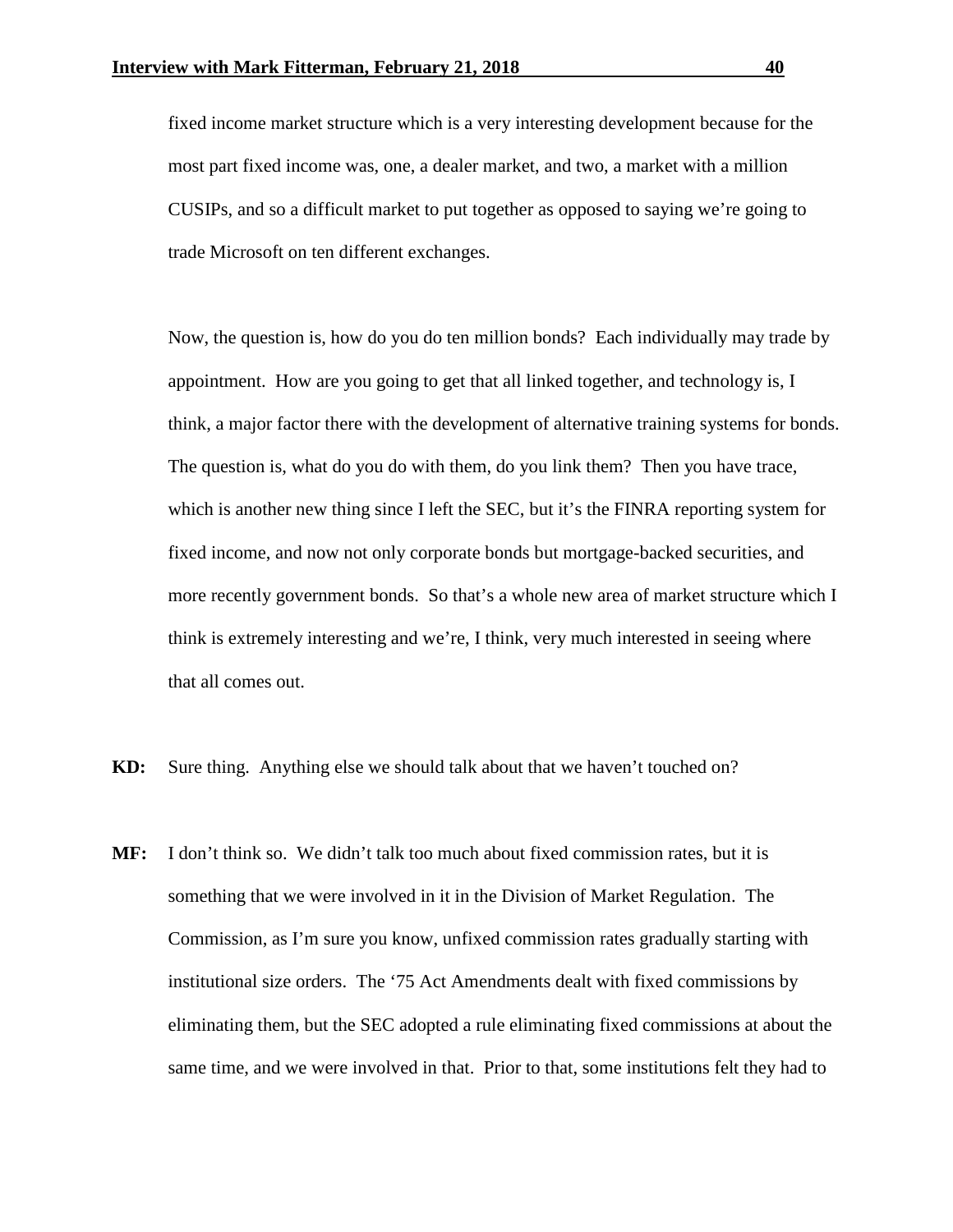recapture, and in a fixed commission rate in order to reduce their trading costs had to become brokers themselves, and that in turn, created a regulatory issue of, gee, who should be a member of an exchange?

The SEC adopted a rule called 19b-2 that basically created an 80-20 test. You had to be doing a public business in order to be a member of the exchange. That rule was subsumed in the '75 Amendments with adoption of statutory provisions that in effect created a 100-0 test that you really had to do a public business in order to be a brokerdealer member of an exchange. We're still seeing the effects of fixed commission rate because it created much lower commissions for consumers. You know, when you can do a trade on an exchange for \$4.95 as opposed to the old commission rate was 2 percent of value. You can see how much cheaper it is to do trades in this environment than it was before fixed commission rates were eliminated, and that was probably the biggest thing that the Commission did which benefited individual retail investors.

- **KD:** Right. And appropriately enough kind of happened just at the time of the '75 Acts Amendments.
- **MF:** Yes. I mean, the '75 Amendments eliminated fixed commission rates, but the Commission had adopted a rule at the same time, so even if the '75 Amendments hadn't done it, the SEC did it.